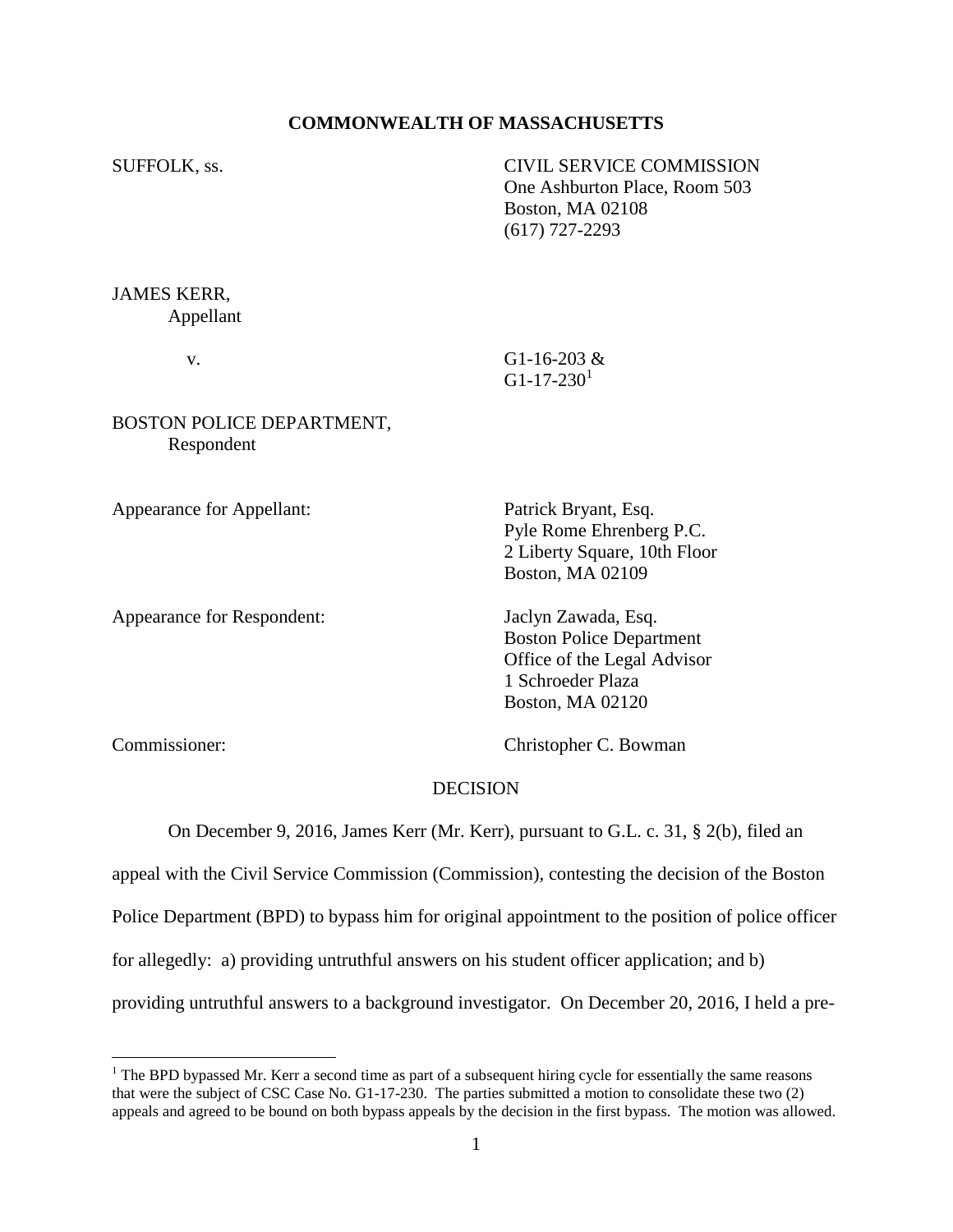hearing conference at the offices of the Commission, which was followed by a full hearing at the same location on March 30, 2017.<sup>2</sup> The full hearing was digitally recorded and both parties received a CD of the proceeding.<sup>3</sup> On April 28, 2017, the parties submitted post-hearing briefs in the form of proposed decisions.

## **FINDINGS OF FACT**

 Sixty-six (66) Exhibits were entered into evidence at the hearing (Respondent Exhibits 1-13 and Appellant Exhibits 1-53). Based on the documents submitted and the testimony of the following witnesses:

*For the BPD:*

- Charisse Brittle-Powell, BPD Detective;
- Nancy A. Driscoll, Director of the BPD's Human Resources Department;

# *For Mr. Kerr:*

 $\overline{a}$ 

James Kerr, Appellant;

and taking administrative notice of all matters filed in the case and pertinent statutes, regulations, case law and policies, and reasonable inferences therefrom, a preponderance of the evidence establishes the following findings of fact:

1. Mr. Kerr is twenty-four (24) years old. He is a high school graduate; a resident of Dorchester; and a student at UMASS Boston. He served in the United States Marines from 2011 to 2015. (Testimony of Mr. Kerr)

<sup>2</sup> The Standard Adjudicatory Rules of Practice and Procedure, 801 CMR §§1.00, *et seq*., apply to adjudications before the Commission with Chapter 31 or any Commission rules taking precedence.

 $3$  If there is a judicial appeal of this decision, the plaintiff in the judicial appeal would be obligated to supply the court with a transcript of this hearing to the extent that he/she wishes to challenge the decision as unsupported by the substantial evidence, arbitrary and capricious, or an abuse of discretion. If such an appeal is filed, this CD should be used to transcribe the hearing.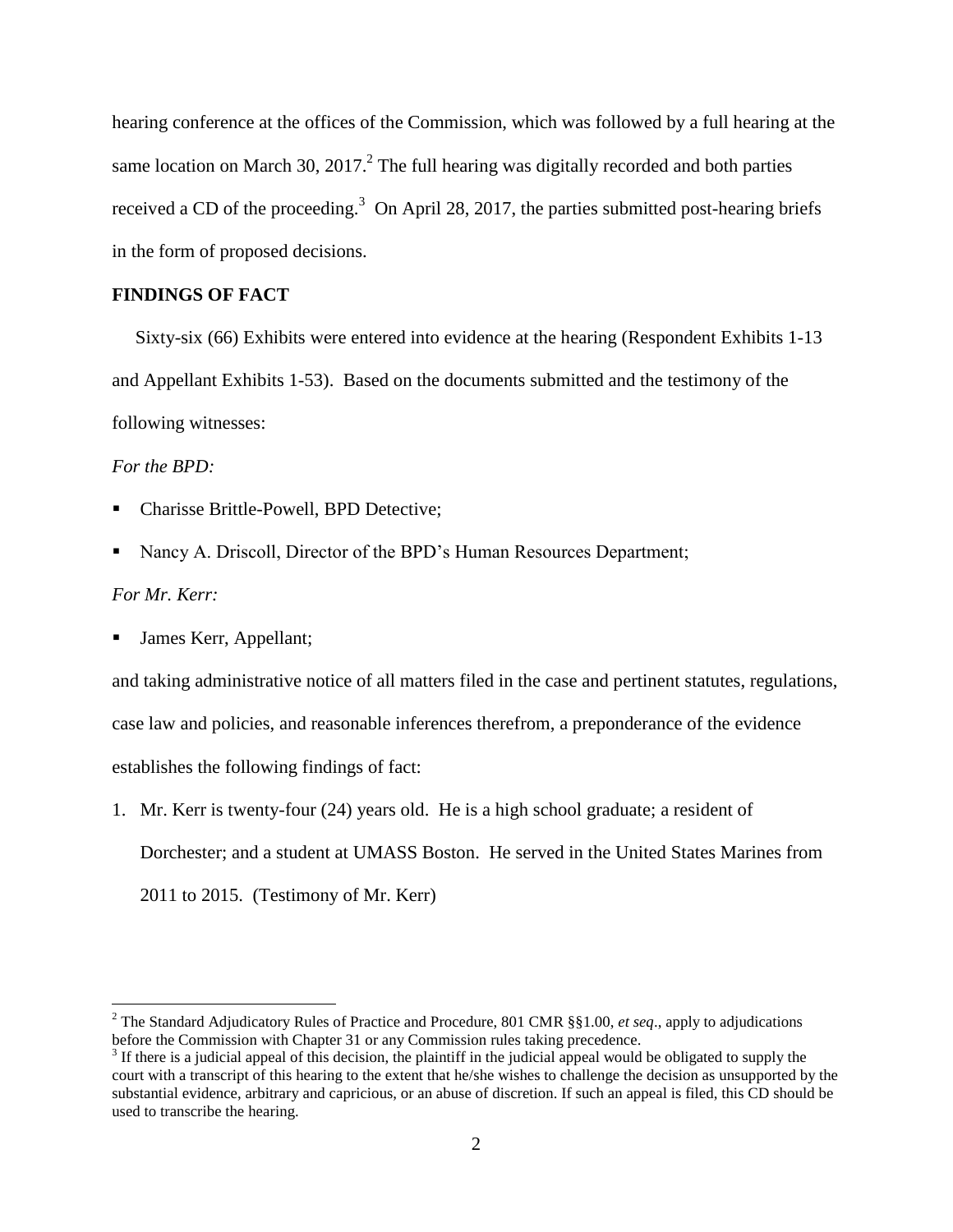### *Stipulated Facts*

- 2. On April 25, 2015, Mr. Kerr took the civil service examination for police officer and received a score of 97.
- 3. On October 2, 2015, the state's Human Resources Division (HRD) established an eligible list of candidates for Boston police officer.
- 4. On May 4, 2016, HRD, at the request of the BPD, sent Certification No. 03766 to the BPD, from which the BPD ultimately appointed eighty (80) police officers.
- 5. Based on his status as a disabled veteran and his examination score of 97, Mr. Kerr was ranked  $12<sup>th</sup>$  among those candidates willing to accept appointment as police officer on Certification No. 03766.
- 6. Of the eighty (80) candidates appointed by the BPD as police officers, seventy-seven (77) were ranked below Mr. Kerr.
- 7. On November 15, 2016, the BPD notified Mr. Kerr that it was bypassing him for appointment.

### *Reasons for Bypass*

8. The BPD bypassed Mr. Kerr for allegedly: a) providing five (5) untruthful responses on the student officer application; and b) making two (2) untruthful statements to a background investigator. (Respondent Exhibit 11)

*Five (5) Written Responses on Student Officer Application Cited in Bypass Letter*

9. Page 11, Question 1H asks: "Have you ever been disciplined by an employer for any reason?" Mr. Kerr checked "no". (Respondent Exhibit 1)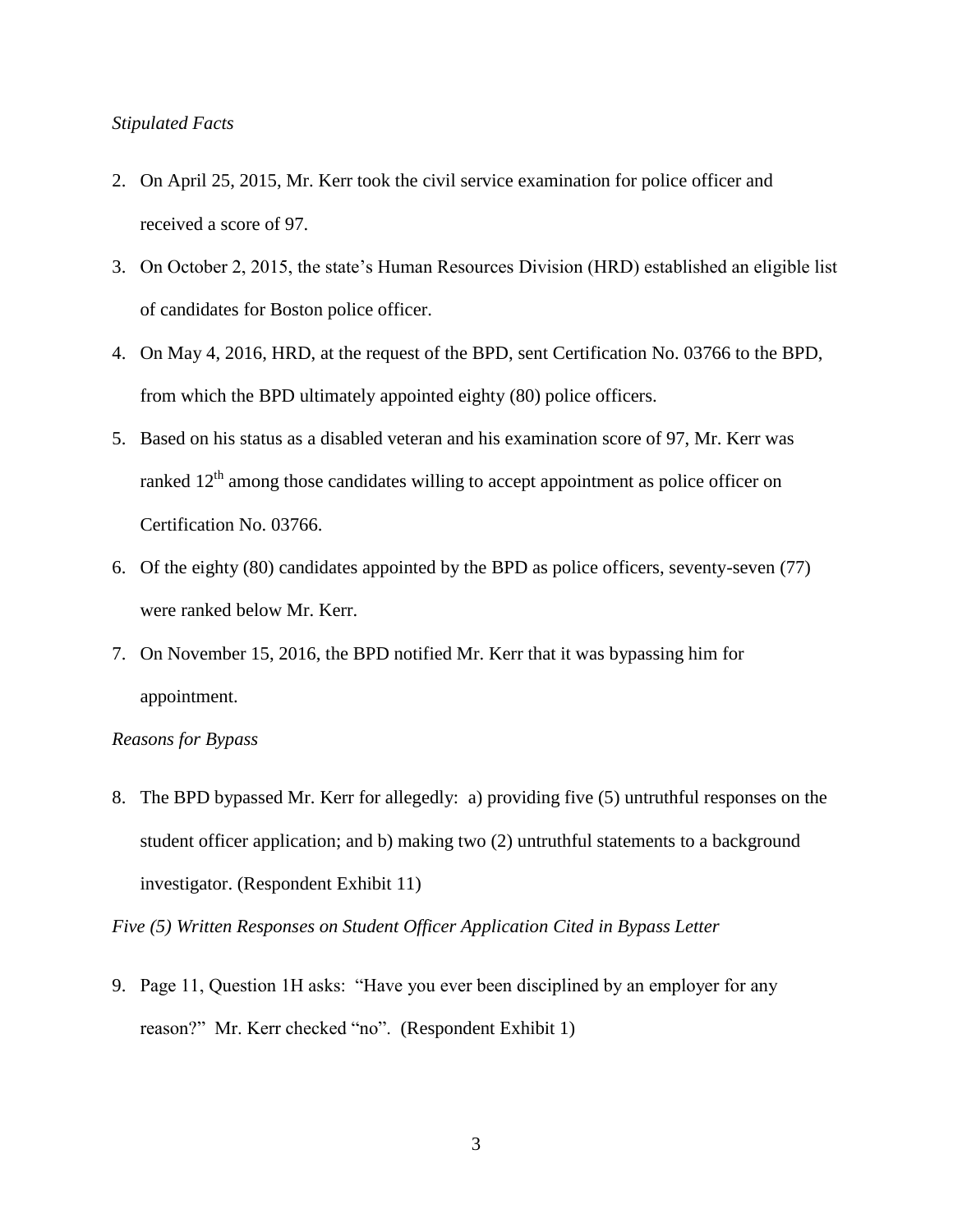- 10. Page 18, Question C1 asks: "As an owner / operator, have you ever received a written warning from a police officer in Massachusetts? Mr. Kerr checked "no". (Respondent Exhibit 1)
- 11. Page 19, Question C2 asks: "As an operator/owner, have you ever received a citation from a police officer in Massachusetts?" Mr. Kerr checked "no". (Respondent Exhibit 1)
- 12. Page 22, Question C asks: "Have you ever been taken into protective custody?" Mr. Kerr checked "no". (Exhibit 1)
- 13. Page 24, Question 7 asks: "Is there anything not previously addressed that may cause a problem concerning your possible appointment as a police officer?" Mr. Kerr checked "no". (Respondent Exhibit 1)

*Two (2) Alleged Statements by Mr. Kerr to Background Investigator Cited in Bypass Letter*

- 14. "Detective Brittle-Powell asked you if you had ever had any interaction with the police at any time, you replied 'no'". (Respondent Exhibit 11)
- 15. "The Detective then asked you if you had any disciplinary problems at any school you attended, your response was 'no'". (Respondent Exhibit 11)

*Findings Related to: Page 11, Question 1H: "Have you ever been disciplined by an employer for any reason?" Mr. Kerr checked "no".* 

- 16. Section V of the application is titled: "EMPLOYMENT HISTORY". A separate section, Section VII of the application is titled: "MILITARY RECORD." (Respondent Exhibit 1)
- 17. Question 1H regarding whether an applicant has ever been "disciplined by an employer" falls under "Section V: EMPLOYMENT HISTORY" of the application. (Respondent Exhibit 1)
- 18. Mr. Kerr enlisted in the U.S. Marine Corps in 2011. During his service in the U.S. Marine Corps, he earned the rank of Corporal and was deployed on active military duty. (Testimony of Mr. Kerr and Appellant Exhibit 52)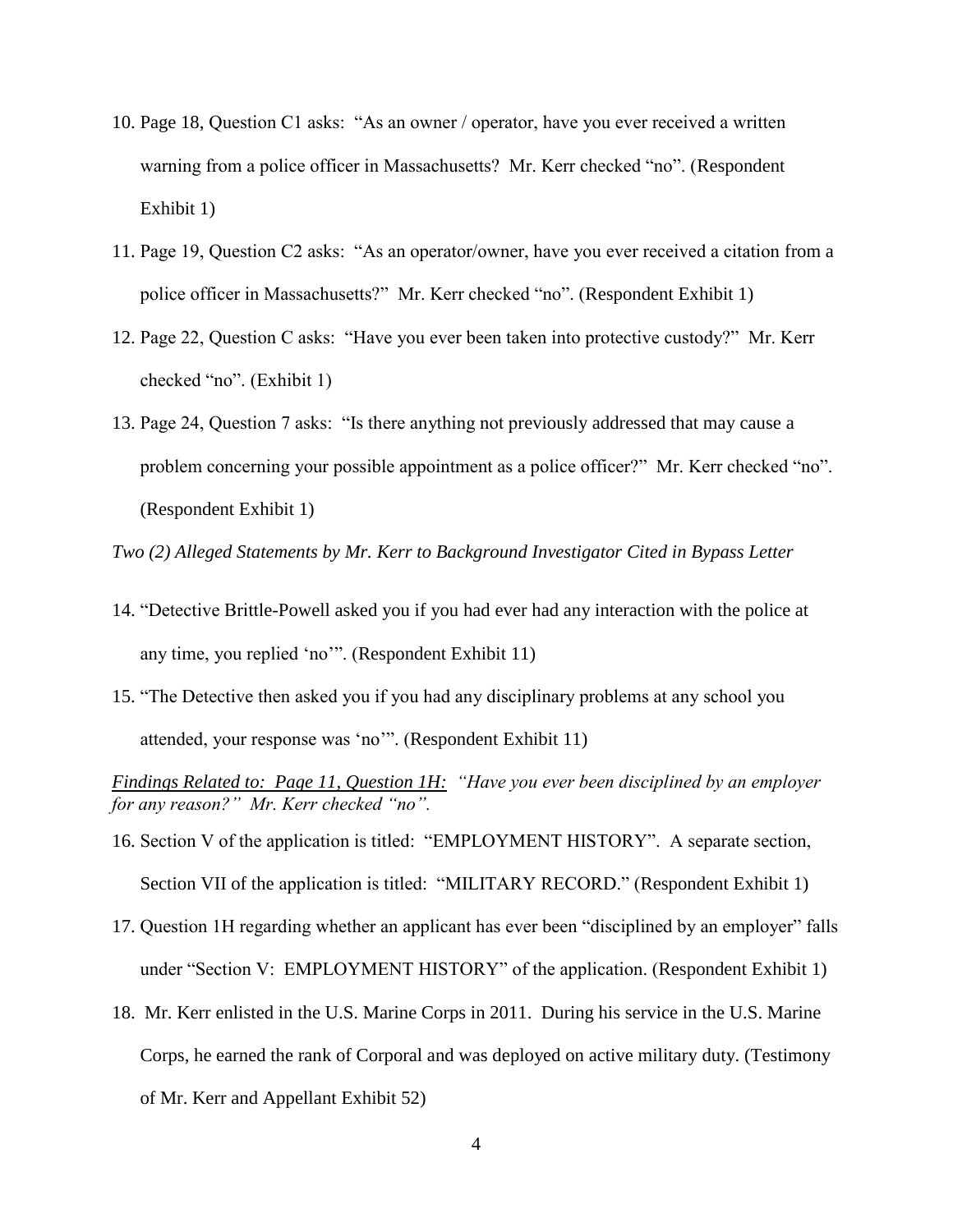- 19. Mr. Kerr was deployed overseas from September 2012 to May 2013 as a member of the Fleet Force. (Testimony of Mr. Kerr; Appellant Exhibit 52)
- 20. Mr. Kerr received several medals, certificates and commendations while on active duty, including the Good Conduct Medal, National Defense Service Medal, Global War on Terrorism Service Medal, Sea Service Deployment Ribbon, Global War on Terrorism Expeditionary Medal, and a Letter of Appreciation. (Testimony of Mr. Kerr; Appellant Exhibit 52)
- 21. Mr. Kerr received the second highest security clearance possible after being subject to background checks conducted by the Military Intelligence Department and Federal Bureau of Investigation. (Testimony of Mr. Kerr)
- 22. Upon successfully completing his military obligations, Mr. Kerr was honorably discharged from the Marines on February 1, 2015. (Appellant Exhibit 52)
- 23. In her written summary regarding her background investigation, Detective Brittle-Powell wrote:

"While reading through the applicant's military file, I discovered an Administrative Remark dated  $6/25/13$ . The applicant was given a written warning for returning back to base late. The applicant explained that he got lost and separated from his group and was not sure which dock he had to return to. The applicant stated that he received a verbal warning and did not serve any punishment because of it." (Respondent Exhibit 9)

24. Detective Brittle-Powell also spoke with Mr. Kerr's commanding officer. According to

Detective Brittle-Powell's written summary, the commanding officer:

"verified that the applicant worked under his command during his last deployment. [He] describes the applicant as very smart, confident and an all-around good Marine. [He] denied that the applicant had any disciplinary concerns while working under his supervision. [He] did comment on the Administrative Remark that the applicant received in June of 2013. [He] stated that he was told that the applicant failed to return to his post on time. The applicant did not receive any punishment, only a verbal reprimand." (Respondent Exhibit 9)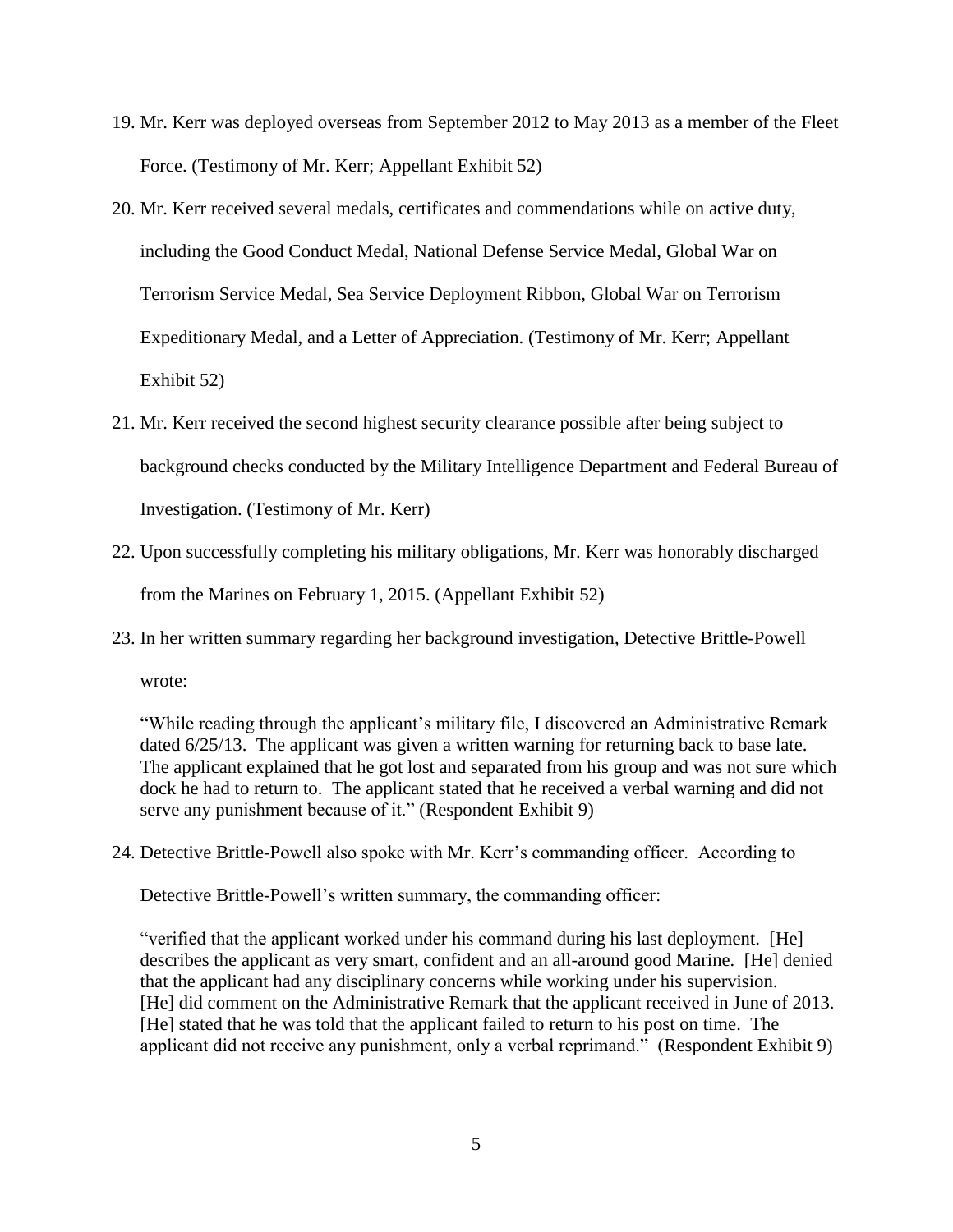25. Candidate EE was ranked below Mr. Kerr on Certification No. 03766 and was appointed as a

Boston police officer. Candidate EE's background investigation states in part:

" … the applicant stated that he had no type of disciplinary action or non-judicial punishment taken against him while in the military. The applicant provided proof that he requested his military record on 07/20/16. NOTE: At this time, I still have not received the applicant's military record. In review of the applicant's DD214, it showed that the applicant received a Good Conduct Medal. This achievement is the result of no disciplinary action while in the military. In addition, the applicant received an honorable discharge. The applicant's military reentry code: 1, means that the applicant is eligible for reentry; and the application's separation code: MBK, means expiration of service in the military. I requested that the applicant generated a notarized letter stating that he had no disciplinary actions while in the military. When the applicant's military records are received, I will review and confirm applicant's report of no disciplinary actions.." (emphasis added) (Appellant Exhibit 39)

*Findings Related to: Page 18, Question C1: "As an owner / operator, have you ever received a written warning from a police officer in Massachusetts? Mr. Kerr checked "no" & Page 19, Question C2 which asks: "As an operator/owner, have you ever received a citation from a police officer in Massachusetts?" Mr. Kerr checked "no".*

26. As part of her investigation, Detective Brittle-Powell reviewed an Abington Police

Department document showing that Mr. Kerr received a written warning from an Abington

police officer on November 6, 2011 for a non-illuminated license plate. (Respondent Exhibit

2)

27. Mr. Kerr forgot about this 2011 written warning, received while driving his brother's car,

and, thus, acknowledges that his answer was incorrect. He did not recall receiving this

warning until it was brought to his attention by Detective Brittle-Powell. (Testimony of Mr.

Kerr)

28. As part of her investigation, Detective Brittle-Powell reviewed a "Massachusetts Uniform Citation" issued to Mr. Kerr by the Braintree Police Department on June 24, 2010 for "unlicensed operation of MV". Those records indicate that Mr. Kerr was arrested for this 2010 offense. (Respondent Exhibit 6)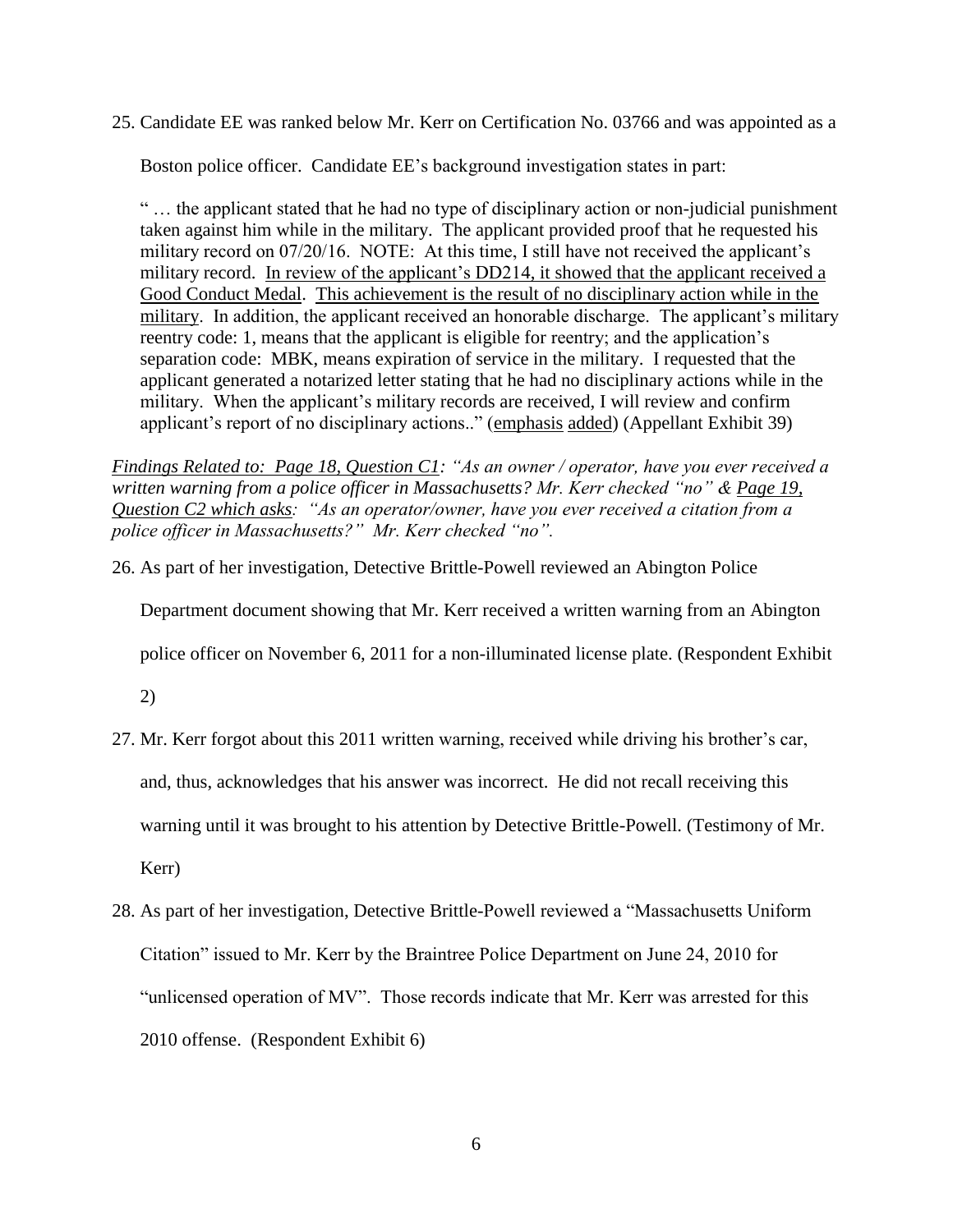- 29. While filling out the application, Mr. Kerr remembered that he had been arrested by the Braintree Police in 2010 for operating without a license when he was fifteen (15) years old, but he did not recall that it was accompanied by the issuance of a citation. Thus, he answered "no" to this question. (Testimony of Mr. Kerr)
- 30. On June 23, 2016, Mr. Kerr met with Detective Brittle-Powell to bring additional documentation to her. Detective Brittle-Powell asked Mr. Kerr to review his Student Officer Application. Mr. Kerr made no changes to any of his responses. (Testimony of Detective Brittle-Powell; Respondent Exhibits 1, 2, 3, 4, 5, and 6)
- 31. Detective Brittle-Powell then directed Mr. Kerr to review three specific questions on his Student Officer Application, including: "As an operator/owner, have you ever received a written warning from a police officer in Massachusetts?"; "As an owner/operator, have you ever received a citation from a police officer in Massachusetts?"(Testimony of Detective Brittle-Powell and Mr. Kerr)
- 32. Detective Brittle-Powell asked Mr. Kerr to review his responses to these questions because she had information that contradicted his responses in the Student Officer Application, so she wanted to give him an opportunity to review them. Mr. Kerr reviewed his responses but did not change them. (Testimony of Detective Brittle-Powell)
- 33. Candidate A was ranked below Mr. Kerr and was appointed as a police officer. His background investigation summary states in part: "The applicant received a citation for speeding … in 2003. He was found not responsible. He omitted this on his application and has written a letter of explanation." Candidate A's letter of explanation states: "In 2003, I was pulled over and received a citation. I didn't remember this incident until my detective mentioned it. When I was filling out my packet and it asked about citations on my driving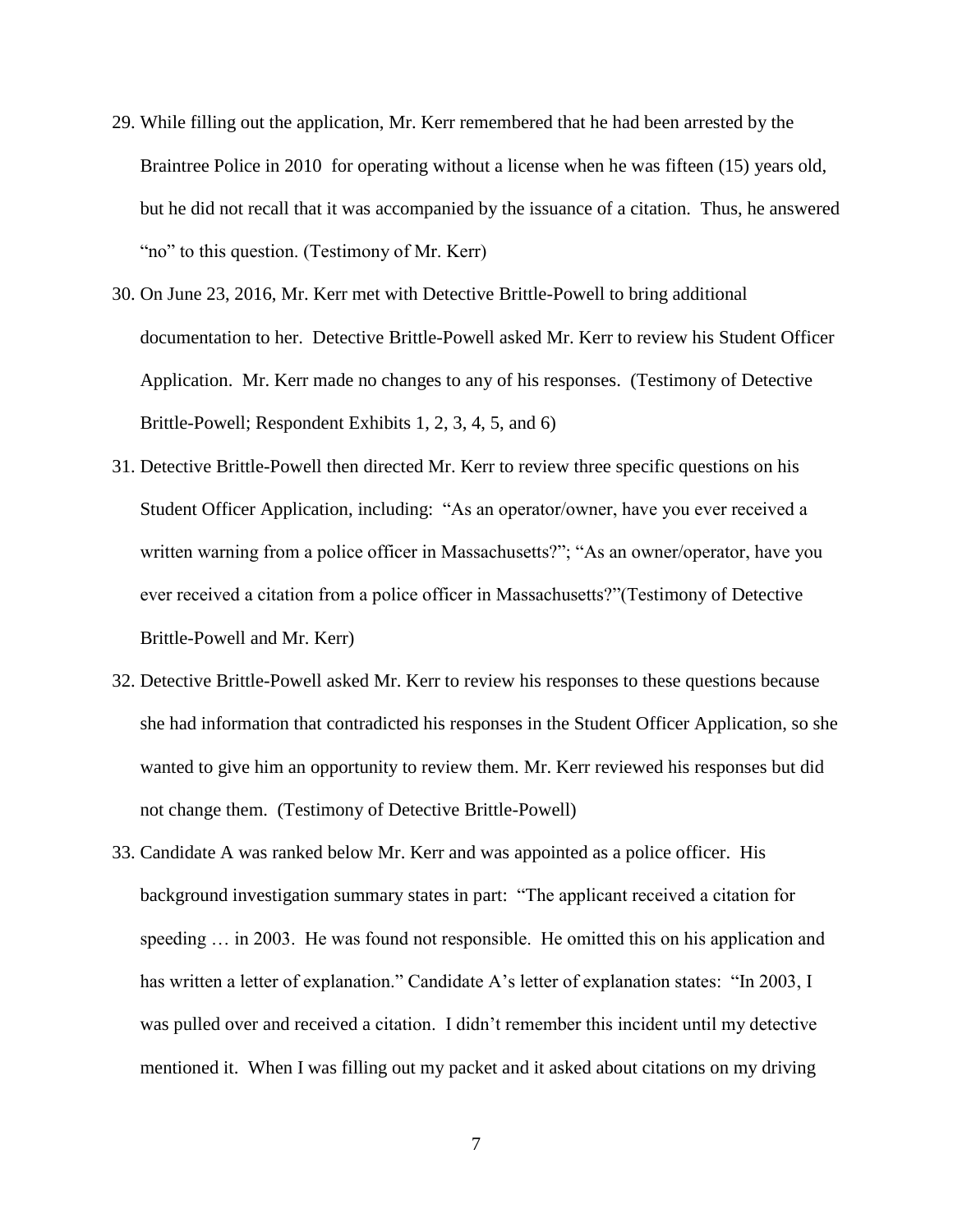record I couldn't remember it. I was not trying to hide this from the detectives (sic) I forgot and it was my mistake." (Appellant Exhibit 3)

- 34. Candidate D was ranked below Mr. Kerr and was appointed as a police officer. His background investigation summary states in part:
- "The applicant checked off no to the question on page 19, question 5 'As an operator, have you ever received a written citation in any state other than Massachusetts?' The applicant explained that he did not know that a citation showed up on his driving record since he was not behind the wheel at the time of the incident. The applicant submitted an explanation …" (Appellant Exhibit 6)
- 35. Candidate F was ranked below Mr. Kerr and was appointed as a police officer. His background investigation summary states in part:
- "There was a moving violation in … 2016 that was not documented in the applicant's application."
- $\blacksquare$  "On ... 2014 ... a citation was issued to the applicant for excessive tint that was not documented in the applicant's application."
- "There was a surchargeable accident on … 2007 that the applicant did not include in his application. The Registry of Motor Vehicles informed me that the incident involved property damage and \$2355.00 was paid out by insurance. The applicant was unable to recall the incident. The applicant has provided a letter of explanation regarding these incidents." (Appellant Exhibit 8)
- 36. Candidate F's written responses stated:
	- "I was informed of an accident ... on November 1, 2007 that resulted in property damage. I did not put this down due to no recollection of this accident."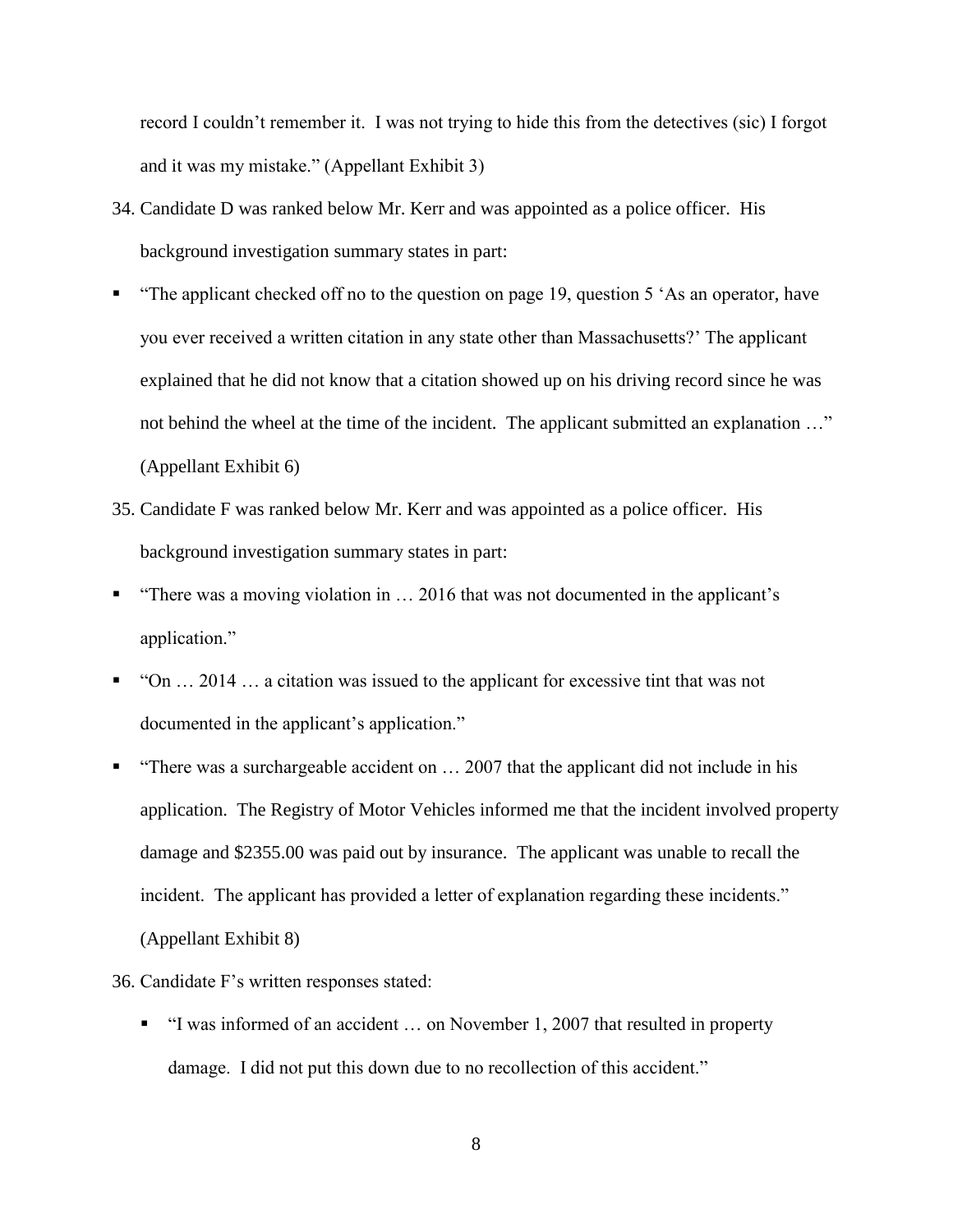- $\blacksquare$  "I ... did not report a speeding ticket in 2016 in ... do (sic) to it being a camera speed trap and was not actually pulled over. I was mailed the ticket and paid the fine of 225.00 dollars."
- "I … did not report a fixer ticket in … May of 2014 for my window tint being too dark because it was not a moving violation or payment citation. I removed my tint and mailed the fixer ticket back to the city … " (Appellant Exhibit 8)
- 37. Candidate J was ranked below Mr. Kerr and was appointed as a police officer. In a letter to his background investigator, Candidate J stated: "Today, October 1, 2016 [background investigator] contacted me to discuss my driving record. I couldn't fully recollect how many citations I had been given, but, based on a review by [background investigator] I have been given 7 citations. Due to the being found not responsible on 3 I didn't believe they counted toward me and another I honestly don't remember Below and attached are the explanations for the Citations that I've been given whether responsible or not responsible ...." (Appellant Exhibit 12)

38. Including this is a reason for bypass was a "clerical mistake" by the BPD. Mr. Kerr was not

untruthful when he answered "no" to this question. (Testimony of Ms. Driscoll)

*Findings Related to: Page 24, Question 7: "Is there anything not previously addressed that may cause a problem concerning your possible appointment as a police officer?" which Mr. Kerr checked "no".* 

- 39. The BPD concluded that Mr. Kerr's "no" answer was untruthful and that he should have answered "yes" and disclosed the following information:
	- a) The previously referenced arrest on 6/25/10 for operating without a license;
	- b) The previously referenced "discipline" while serving in the military.

*Findings Related to: Page 22, Question C: "Have you ever been taken into protective custody?" which Mr. Kerr checked "no".*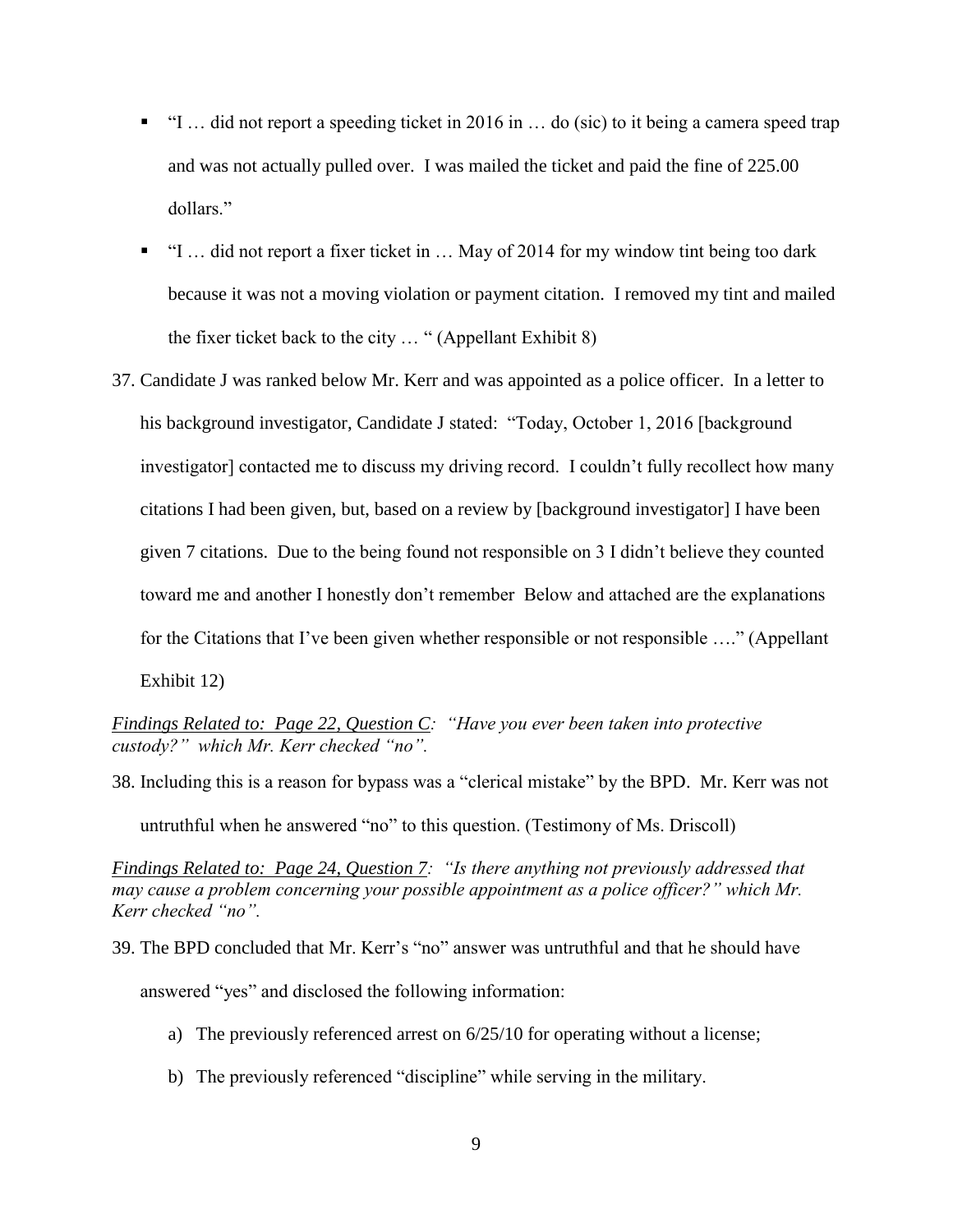c) A 7/29/10 arrest for minor in possession of alcohol.

(Respondent Exhibits 9 & 11)

40. On June 25, 2016, Mr. Kerr provided a written statement to the background investigator

which stated in part:

" … The other question I misunderstood was when the packet asked is there anything that will inhibit you from being a Boston Police Officer. I thought I was answering this question honestly when I said no. I had my record ran (sic) prior to filling the packet out and it came back clean of any criminal charges. I did not think this mistake from childhood would hold me back in any way from becoming one of Boston's finest since my record is clean. I was not trying to hide any information from the Investigators. I am aware that they are formal trained police officers and can probably find out more about me than I know of myself. If the question had asked have you ever been arrested I would have been more forthcoming in explaining this incident among two other incidents when I was charged with a minor in possession of alcohol which neither are on my record. I am sorry that this may have appeared to question my integrity but I promise you it was no more than a misunderstanding on my part and I thank you for your time."

(Respondent Exhibit 8)

 $\overline{a}$ 

*Findings Related to Alleged Statement #1 to Background Investigator: "Detective Brittle-Powell asked you if you had ever had any interaction with the police at any time" which Mr. Kerr allegedly replied: "no'".*

41. As part of an interview with Mr. Kerr on June 23, 2016, Detective Brittle-Powell asked Mr.

Kerr: "Have you ever had any interaction with police for any reason at any time?" Mr. Kerr

replied: "No." (Testimony of Detective Brittle-Powell)<sup>4</sup>

42. After Mr. Kerr responded, "No" to her question regarding police interaction, Detective

Brittle-Powell then slid the report of Mr. Kerr's arrest by Braintree across the table. She

<sup>&</sup>lt;sup>4</sup> Detective Brittle-Powell and Mr. Kerr offered conflicting testimony on this point, with Mr. Kerr testifying that he did not recall this question being posed to him during the interview "in that way." I listened (and re-listened) to all relevant testimony by Mr. Kerr and Detective Brittle-Powell regarding this question. Ultimately, I have credited the testimony of Detective Brittle-Powell. Her testimony rang more true to me whereas Mr. Kerr's testimony, at points, appeared to be somewhat equivocal. Further, it seemed logical to me that this question would precede the undisputed act of Detective Brittle-Powell sliding information across the table regarding Mr. Kerr's interaction with the Braintree Police Department.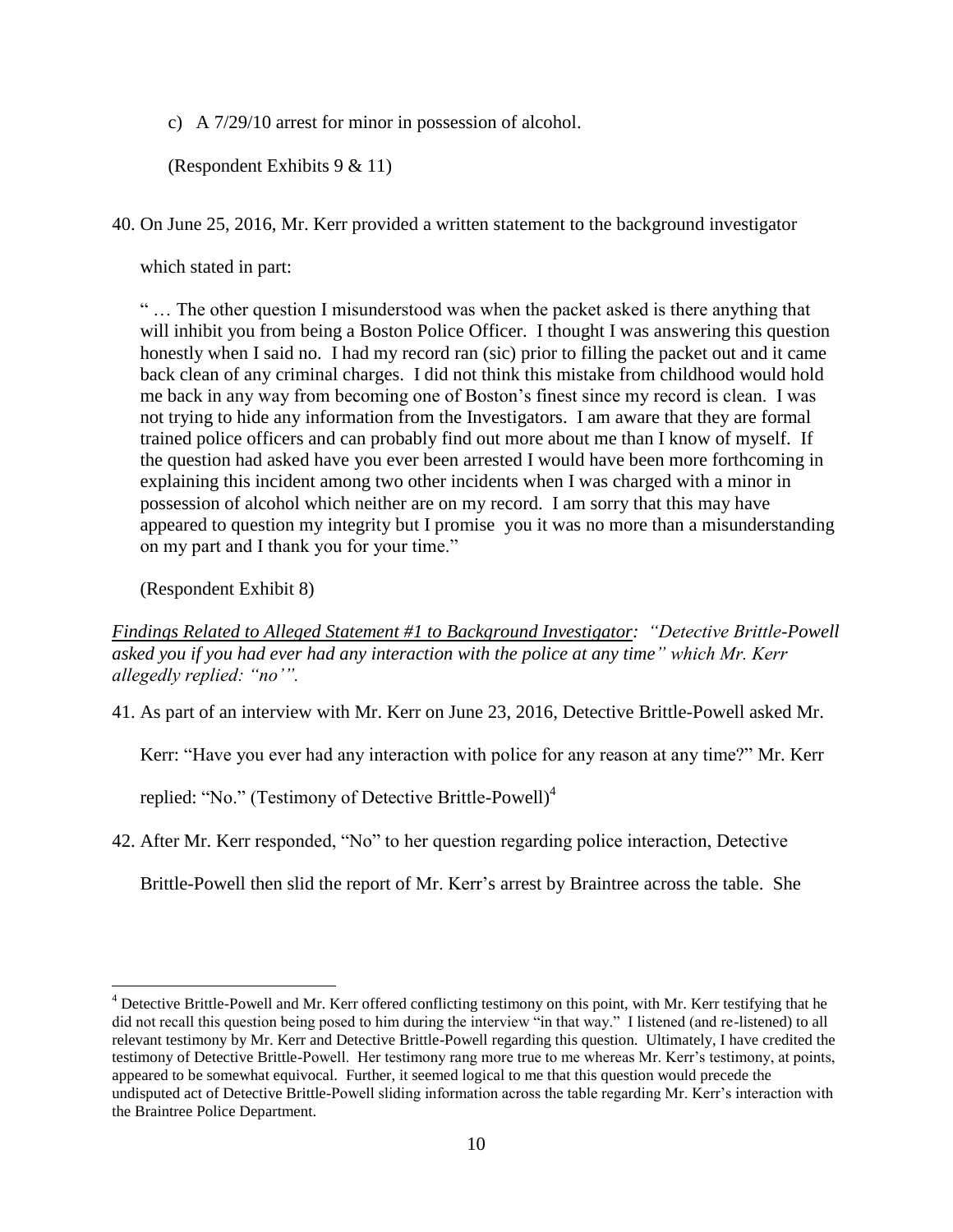asked Mr. Kerr if it looked familiar. Mr. Kerr looked at the report and stated that he did recall the incident. (Testimony of Detective Brittle-Powell)

- 43. Detective Brittle-Powell then reminded Mr. Kerr that moments earlier she had asked him whether he has ever had any interaction with police and that he had stated, "No." She asked Mr. Kerr why he had lied to her. (Testimony of Detective Brittle-Powell)
- 44. Mr. Kerr stated that he did not understand the question and that he did not think he needed to say, "Yes." He further stated that he had his background run prior to completing his application and the incidents did not show up, so he thought he did not need to disclose them. (Testimony of Detective Brittle-Powell)

*Findings Related to Alleged Statement #2 to Background Investigator: "The Detective then asked you if you had any disciplinary problems at any school you attended" which Mr. Kerr replied: 'no'".*

45. As part of her investigation, Detective Brittle-Powell obtained police reports from the

Abington Police Department regarding two (2) incidents that occurred when Mr. Kerr was in middle school. The first incident involved allegations that Mr. Kerr was bullying a female student. The second incident involved allegations that Mr. Kerr brought a knife to school, an allegation that was not substantiated. (Exhibits  $4 \& 5$ )

- 46. During an interview with Mr. Kerr, Detective Brittle-Powell asked him whether he had any disciplinary problems at any school he had ever attended. He told her, "No." (Testimony of Detective Brittle-Powell $)^5$
- 47. When Detective Brittle-Powell then discussed the reports from the Abington Police Department, Mr. Kerr appeared surprised; noted that the incidents occurred in middle school;

 $\overline{a}$ 

<sup>&</sup>lt;sup>5</sup> Mr. Kerr and Detective Brittle-Powell also offered conflicting testimony regarding this question. Mr. Kerr testified that the detective asked him if there were any school issues that he did not disclose in the application (which begins with "schools you have attended beyond eighth grade) whereas the detective testified that she asked Mr. Kerr about any disciplinary problems at any school he had ever attended. Mr. Kerr went on to testify that the detective told him "not to worry about" the incidents, as they occurred in middle school. Again, the detective's testimony simply rang more true to me and I credit her testimony over Mr. Kerr's.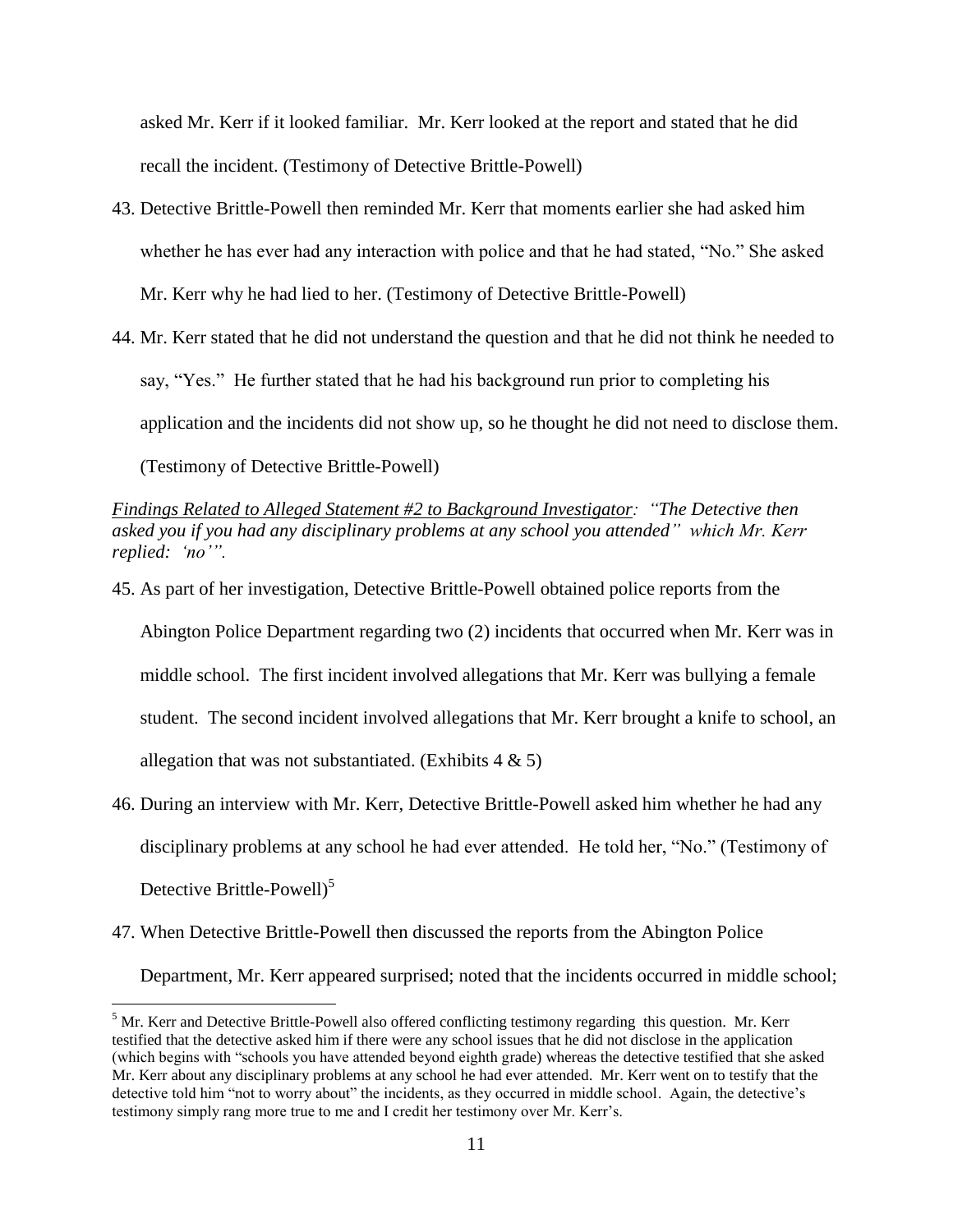and acknowledged that such allegations were made against him. (Testimony of Detective Brittle-Powell)

#### *Roundtable*

- 48. Detective Brittle-Powell summarized her background investigation in a PCM, which she shared with a "round table" which included members of the BPD's command staff, legal division, human resources office and the recruit investigation unit, in or around September 2016. (Testimony of Detective Brittle-Powell and Ms. Driscoll)
- 49. The round table discussed Mr. Kerr's response of "No" to the Student Officer Application question, "Have you ever been disciplined by an employer for any reason?" The round table noted that upon further investigation, Detective Brittle-Powell discovered that Mr. Kerr had received counseling for his conduct while employed by the military. Based on this information, they concluded that Mr. Kerr had been untruthful in his response. (Testimony of Ms. Driscoll)
- 50. The round table also discussed Mr. Kerr's responses of "No" when asked on the Student Officer Application if he had received a written warning from a police officer in Massachusetts and if he had received a citation from a police officer in Massachusetts. (Testimony of Ms. Driscoll)
- 51. The roundtable found that Mr. Kerr was untruthful when he responded "No" to the application question whether he had received any written warnings because he did receive a warning for a non-illuminated license plate. (Testimony of Ms. Driscoll)
- 52. The roundtable also concluded that Mr. Kerr also was untruthful when he answered "No" to the question regarding receiving a written citation because Detective Brittle-Powell had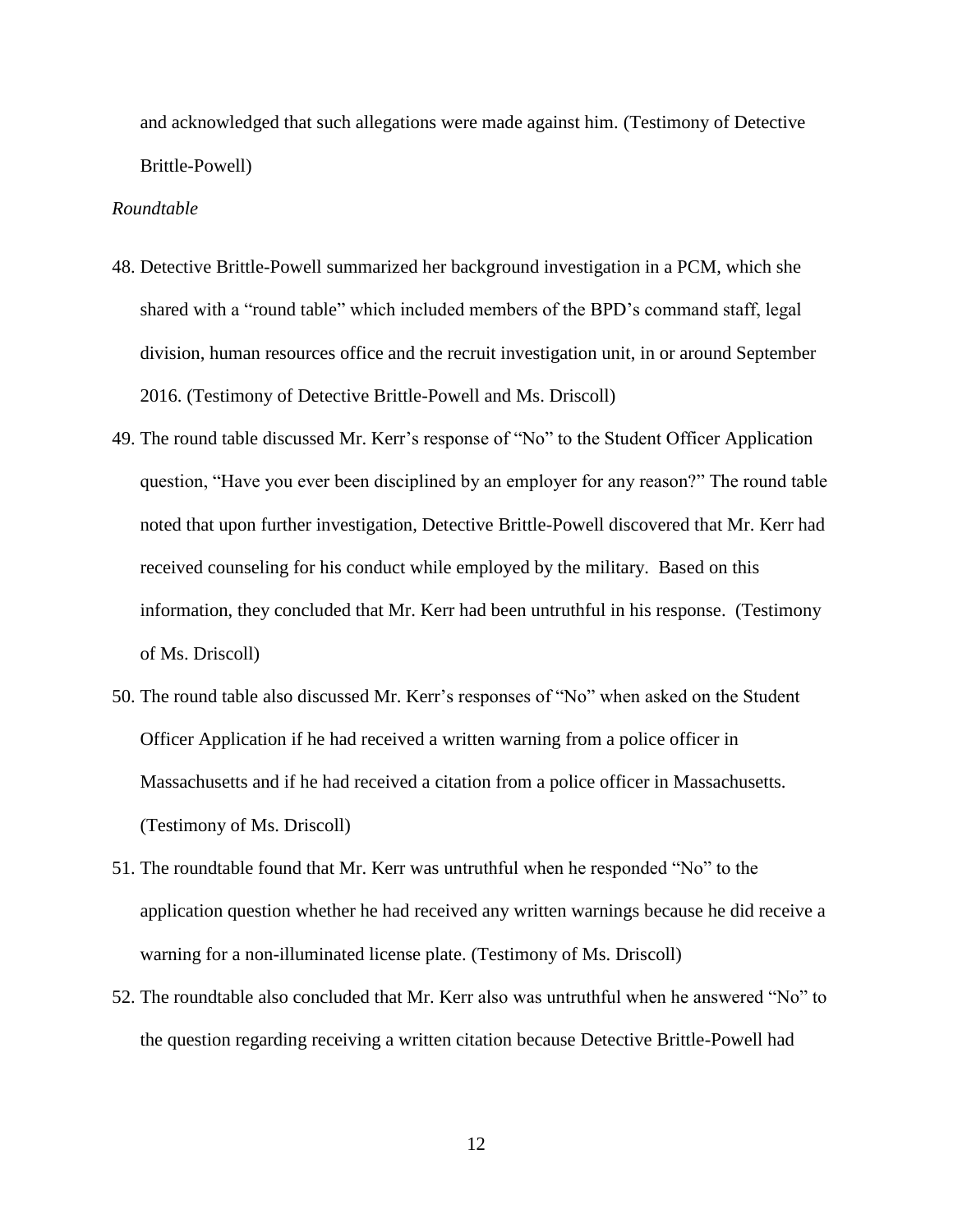received a copy of the citation for Mr. Kerr's arrest for unlicensed operation of a motor vehicle. (Testimony of Ms. Driscoll)

- 53. The round table also discussed Mr. Kerr's responses of "No" when directly asked by Detective Brittle-Powell whether he had ever had interactions with police at any time for any reason and whether he had ever had disciplinary problems in school. They concluded that Mr. Kerr was untruthful in these responses. (Testimony of Ms. Driscoll)
- 54. The round table was concerned that despite Detective Brittle-Powell asking Mr. Kerr to review his responses to specific Student Officer Application questions, Mr. Kerr did not volunteer any information. (Testimony of Ms. Driscoll)
- 55. The round table took note of the fact that although Detective Brittle-Powell attempted to elicit some information from Mr. Kerr by directly asking questions in a different way, Mr. Kerr denied "any interaction with police" and did not acknowledge incidents with police until Detective Brittle-Powell produced his arrest report. (Testimony of Ms. Driscoll)
- 56. The round table also reviewed Mr. Kerr's written explanation. It stood out to the round table that Mr. Kerr "chose to omit the information" because they recalled no other applicants who "chose" to omit information from the Student Officer Application. (Testimony of Ms. Driscoll)
- 57. The round table also noted that the Applicant ran his criminal record prior to applying for the position of police officer. The round table concluded that Mr. Kerr chose to withhold information after he learned that no entries appeared on his record and he believed his record was "clean." (Testimony of Ms. Driscoll)
- 58. The Department has a zero tolerance policy for untruthfulness. (Testimony of Ms. Driscoll; Exhibits 12 and 13)

13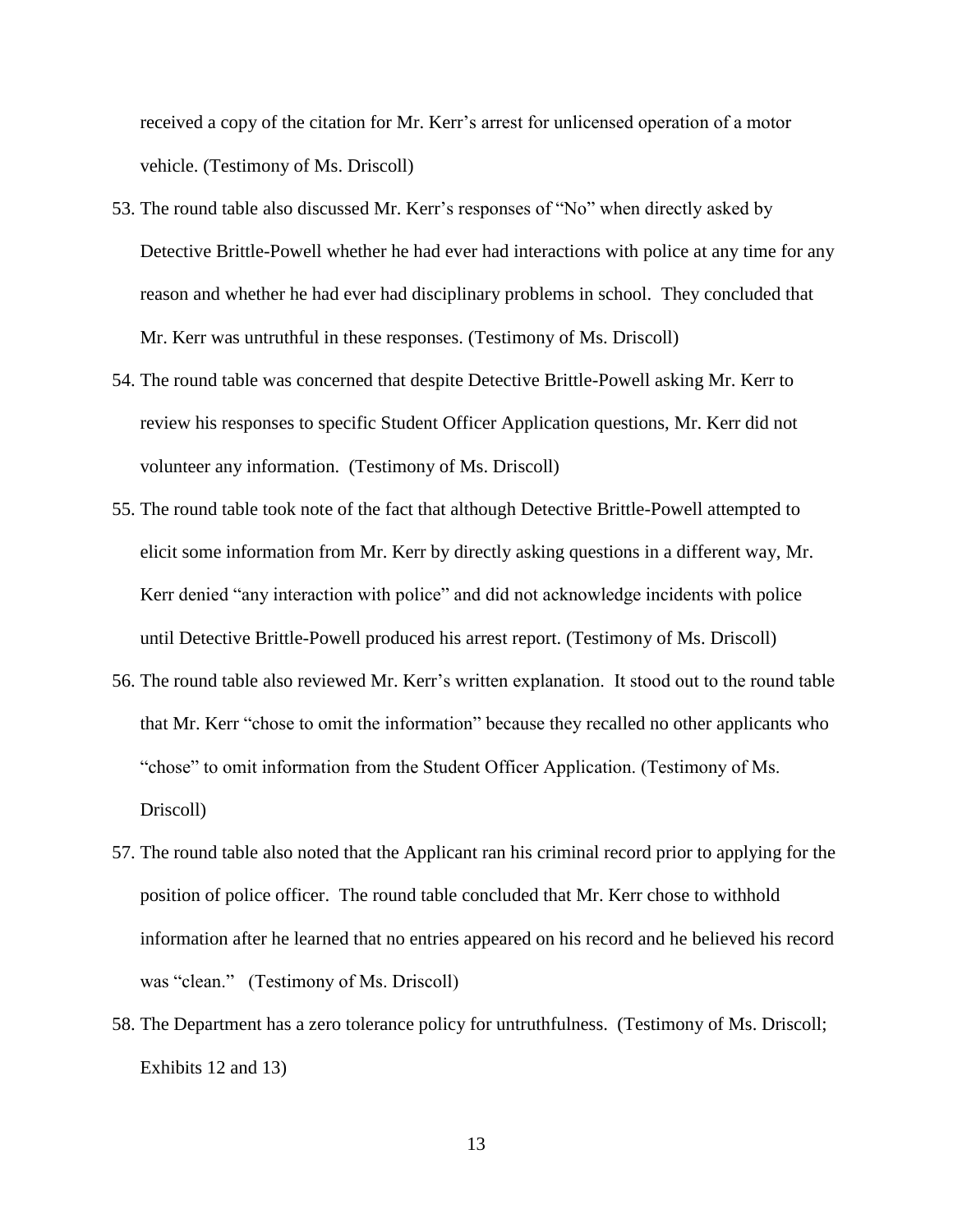### *Legal Standard*

 The fundamental purpose of the civil service system is to guard against political considerations, favoritism, and bias in governmental hiring and promotion. The commission is charged with ensuring that the system operates on "[b]asic merit principles." Massachusetts Assn. of Minority Law Enforcement Officers v. Abban, 434 Mass 256 (2001), citing Cambridge v. Civil Serv. Comm'n., 43 Mass.App.Ct. 300 (1997). "Basic merit principles" means, among other things, "assuring fair treatment of all applicants and employees in all aspects of personnel administration" and protecting employees from "arbitrary and capricious actions." G.L. c. 31, section 1. Personnel decisions that are marked by political influences or objectives unrelated to merit standards or neutrally applied public policy represent appropriate occasions for the Civil Service Commission to act. Cambridge at 304.

 The issue for the Commission is "not whether it would have acted as the appointing authority had acted, but whether, on the facts found by the commission, there was reasonable justification for the action taken by the appointing authority in the circumstances found by the commission to have existed when the Appointing Authority made its decision." Watertown v. Arria, 16 Mass.App.Ct. 331, 332 (1983). See Commissioners of Civil Service v. Municipal Ct. of Boston, 369 Mass. 84, 86 (1975); and Leominster v. Stratton, 58 Mass.App.Ct. 726, 727-728 (2003).

 The Commission's role, while important, is relatively narrow in scope: reviewing the legitimacy and reasonableness of the appointing authority's actions. City of Beverly v. Civil Service Comm'n, 78 Mass.App.Ct. 182, 189, 190-191 (2010) citing Falmouth v. Civil Serv. Comm'n, 447 Mass. 824-826 (2006) and ensuring that the appointing authority conducted an "impartial and reasonably thorough review" of the applicant. The Commission owes "substantial deference" to the appointing authority's exercise of judgment in determining whether there was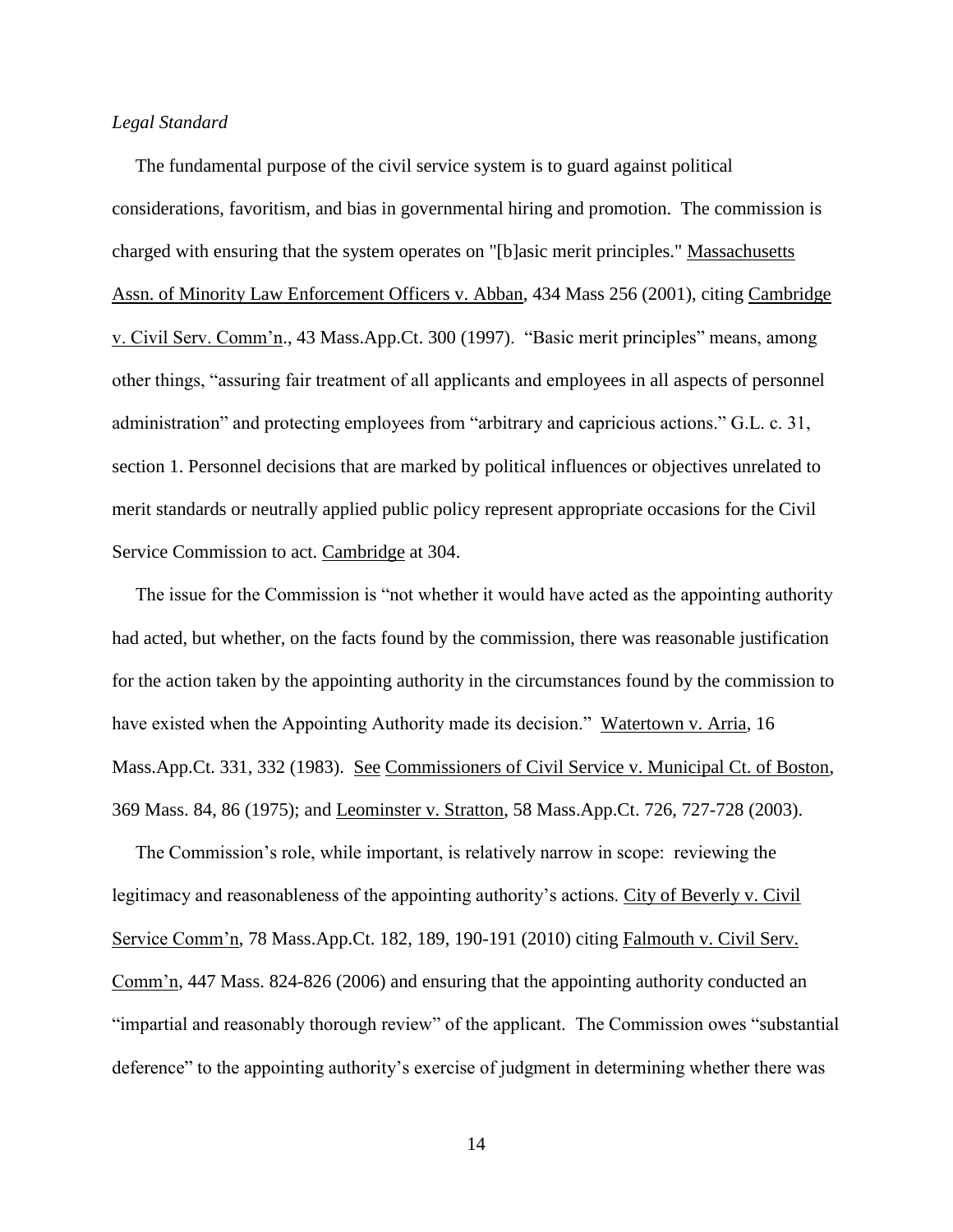"reasonable justification" shown. Beverly citing Cambridge at 305, and cases cited. "It is not for the Commission to assume the role of super appointing agency, and to revise those employment determinations with which the Commission may disagree." Town of Burlington, 60 Mass. App. Ct. 914, 915 (2004).

#### *Analysis*

 Honesty is a required trait of any person holding the position of police officer -- or seeking to become a police officer. The criminal justice system relies on police officers to be truthful at all times and an appointing authority is justified in bypassing a candidate who does not meet this standard. See, e.g., LaChance v. Erickson, 522 U.S. 262 (1998) (lying in a disciplinary investigation alone is grounds for termination); Meaney v. Woburn, 18 MCSR 129, 133-35 (discharge upheld for police officer based, in part, on officer's consistent dishonesty and "selective memory" during departmental investigation of officer's misconduct); Pearson v. Whitman, 16 MCSR 46 (appointing authority's discharge of police officer who had a problem telling the truth upheld); Rizzo v. Town of Lexington, 21 MCSR 634 (2008) (discharge upheld based partially on officer's dishonesty regarding a use of force incident); and Desharnias v. City of Westfield, 23 MCSR 418 (2009) (discharge upheld based primarily on officer's dishonesty about a relatively minor infraction that occurred on his shift).Here, the question is whether Mr. Kerr was indeed untruthful, which, if proven, would justify the BPD's decision to bypass him for appointment.

 Even the BPD appears to acknowledge that providing incorrect or incomplete information on a student officer application does not always equate to untruthfulness. As referenced in the findings, *multiple* candidates ranked below Mr. Kerr provided incorrect and/or incomplete information on their student officer applications and were still appointed as Boston police

15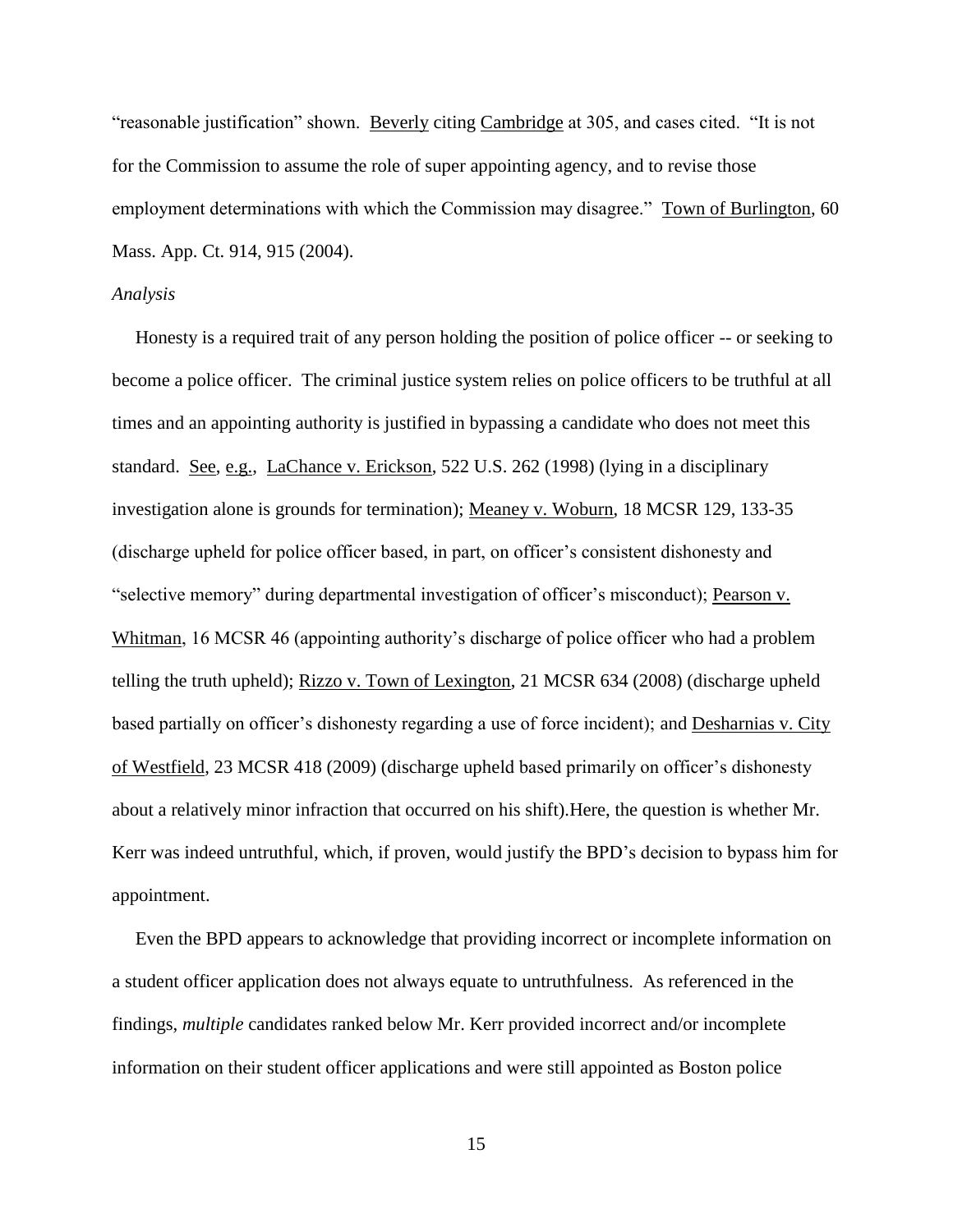officers. The point here is that labeling a candidate as untruthful can be an inherently subjective determination that should be made only after a thorough, serious and uniform review that is mindful of the potentially career-ending consequences that such a conclusion has on candidates seeking a career in public safety. (See Morley v. Boston Police Department, 29 MCSR 456 (2016) (Based on unreliable hearsay and false assumptions, the Boston Police Department erroneously concluded that the Appellant, a federal police officer and a disabled veteran who had been deployed on active duty overseas on four occasions, was untruthful.)

 In that context, it is troubling that one (1) of the seven (7) examples cited by the BPD to show that Mr. Kerr was allegedly untruthful was actually an erroneous statement *by the BPD* due to a "clerical error." The BPD acknowledges that Mr. Kerr's statement that he has never been placed in protective custody is a truthful statement and the BPD has effectively retracted their allegation stating otherwise. Even more troubling is that, even after this was brought to the BPD's attention in the first bypass appeal, they repeated these false statements in the bypass letter sent to Mr. Kerr as part of the subsequent hiring cycle.

 Equally troubling is the BPD's conclusion that Mr. Kerr, a disabled veteran who was deployed overseas from September 2012 to May 2013 as a member of the Marine Corps' Fleet Force, and who was honorably discharged as a Corporal after receiving numerous medals and certificates, including the Good Conduct medal, was untruthful when he stated that he had never been disciplined by an employer. Mr. Kerr reasonably concluded that receiving an "administrative remark" while serving in the military did not constitute *prior discipline* by an *employer*. The BPD's insistence otherwise is mind-boggling, particularly when another selected

16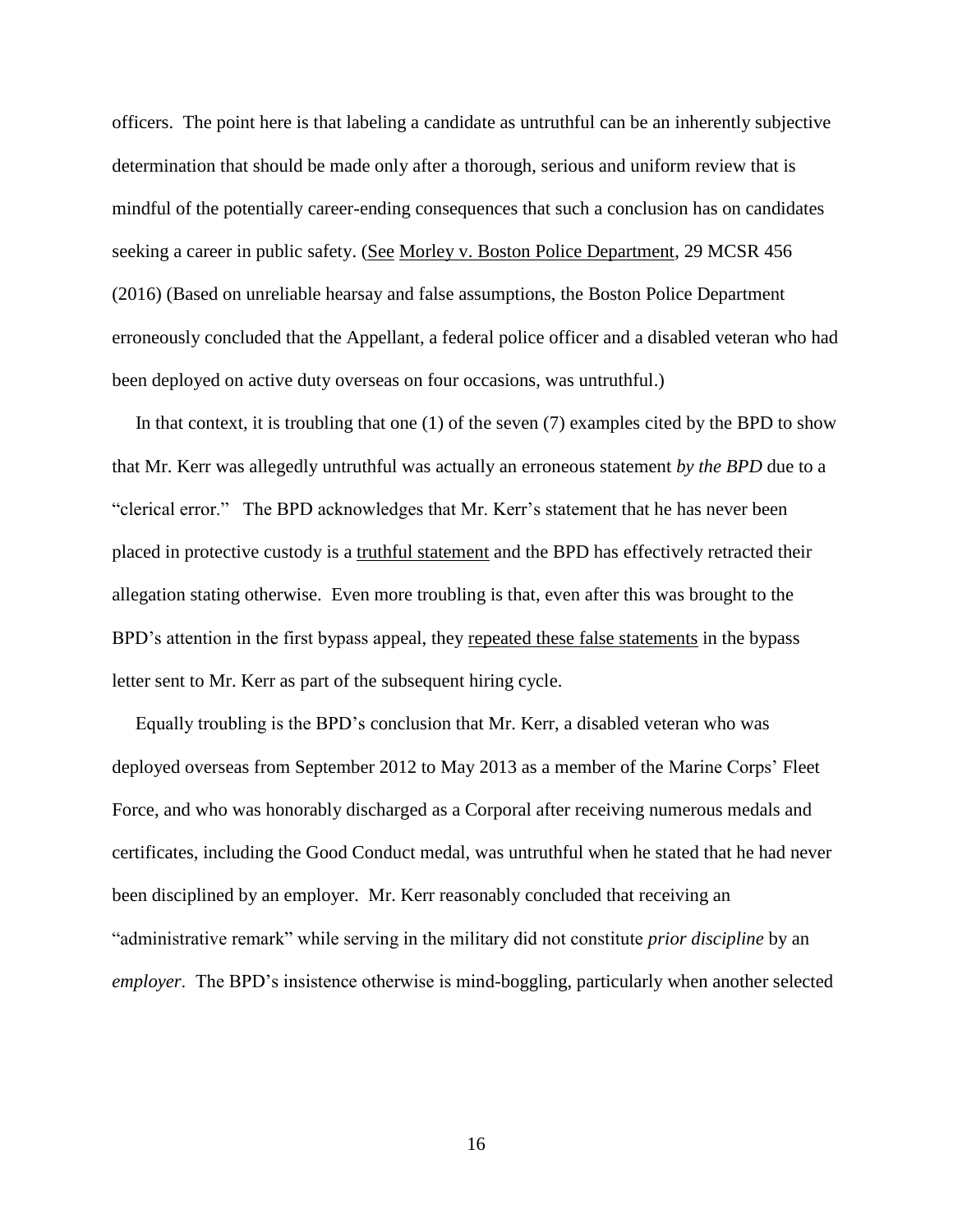candidate was deemed to have had no military discipline based on having received a Good Conduct Medal. Mr. Kerr's answer to this question does not constitute untruthfulness.<sup>6</sup>

 That leaves three (3) other answers by Mr. Kerr on the student officer application, including those questions pertaining to whether he ever received a written warning or a citation from a police officer. Mr. Kerr answered "no" to both of these questions even though it is now undisputed that he did receive a written warning for a non-illuminated plate several years ago and he received a citation from a Braintree police officer for operating without a license as a teenager.

 Mr. Kerr testified that he received the warning during his first trip home after boot camp, while driving his brother's car and that he had forgotten about it until he was reminded of it by the background investigator. In regard to the citation, Mr. Kerr testified that, although he remembered being arrested at the age of 15 for driving without a license, he did not know that a "citation" was accompanied with the arrest. Standing alone, it appears that the BPD would not automatically consider these erroneous answers to constitute untruthfulness. As noted in the findings, *multiple* candidates ranked below Mr. Kerr answered these questions incorrectly or omitted the same information that Mr. Kerr did. Each of those candidates appears to have been

 $\overline{a}$ 

<sup>6</sup> The BPD also compels military veterans to provide all military records, *which includes medical records*, as part of the background investigation prior to offering candidates a conditional offer of employment. Both the federal Americans With Disabilities Act, 42 U.S.C. §§12112(d)(2)-(3), and the Massachusetts Employment Discrimination Law, G.L.c.151B, §4(16), strictly regulate how employers may acquire and use private, medical information about a candidate for employment, essentially, precluding inquiry into a candidate's medical history without first having made a bona fides, i.e., "real", offer of employment based on an evaluation of "all relevant non-medical information." See, e.g., Police Dep't of Boston v. Kavaleski, 463 Mass. 680, 682,n.5 (2012); O'Neal v. City of New Albany, 293 F.3d 998, 1007-1009 (7<sup>th</sup> Cir. 2002); <u>Downs v. Massachusetts Bay Transp. Auth.,</u> 13 F.Supp.2d 130, 137-39 (D. Mass. 1998), *citing*, "ADA Enforcement Guidance: Preemployment Disability-Related Questions and Medical Examinations", (EEOC Notice 915.002 October 10, 1995); Massachusetts Commission Against Discrimination, "Guidelines; Employment Discrimination on the Basis of Handicap-Chapter 151B", §IV & §V, [http://www.mass.gov/mcad/resources/employers-businesses/ emp-guidelines-handicap-gen.html](http://www.mass.gov/mcad/resources/employers-businesses/%20emp-guidelines-handicap-gen.html) . Since there is no evidence to show that the BPD's decision here was based on medical information obtained prior to a conditional offer of employment, I need not address that issue. However, the BPD would be well advised to revisit their practice that effectively requires those individuals who served in the military to turn over medical information prior to receiving a conditional offer of employment.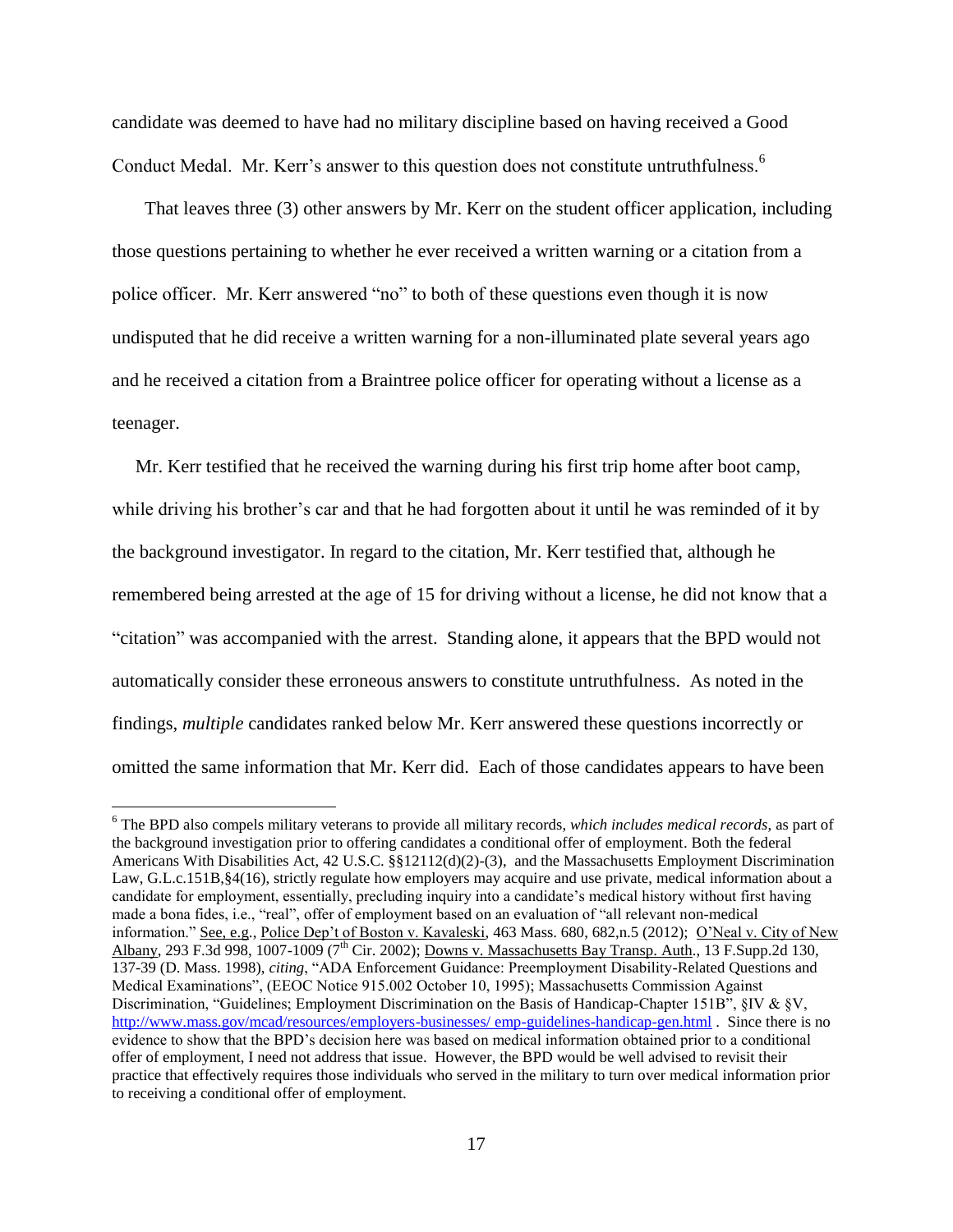given the opportunity to provide a written explanation, which the BPD apparently accepted, as each of them was subsequently appointed as a police officer. I also accept Mr. Kerr's testimony that, as part of a subsequent hiring cycle, he was informed by a background investigator that candidates must now obtain a copy of their national driver history to avoid what appears to be a common occurrence of forgetting about a warning or citation that was issued several years ago. For these reasons, I find that, *standing alone*, these two (2) incorrect answers do not constitute untruthfulness that justify Mr. Kerr's bypass.

 The final question on the student officer application that BPD considered as part of this bypass asks: "*Is there anything not previously addressed that may cause a problem concerning your possible appointment as a police officer?*" The BPD found Mr. Kerr's "no" answer to this question was untruthful, citing his arrests in high school for offenses of minor in possession of alcohol and driving without a license, as well as his reprimand from the Marines. First, this question is highly subjective and provides no guidance as to what may be considered a problem concerning possible appointment. For example, for many of the reasons previously cited, Mr. Kerr could have reasonably concluded that one (1) "administrative remark" while serving in the United States Marines would not "cause a problem concerning [his] possible appointment as a police officer." Rather, Mr. Kerr could have (rightfully) concluded that his exemplary service in the military would be beneficial to the Boston Police Department, as opposed to being a "problem". Similarly, Mr. Kerr could have reasonably concluded that arrests in high school, prior to his military service, would not "cause a problem" concerning his appointment as a police officer.

 Second, in addition to being highly subjective, it raises questions related to G.L. c. 151B, §4(9) which provides that it is unlawful:

18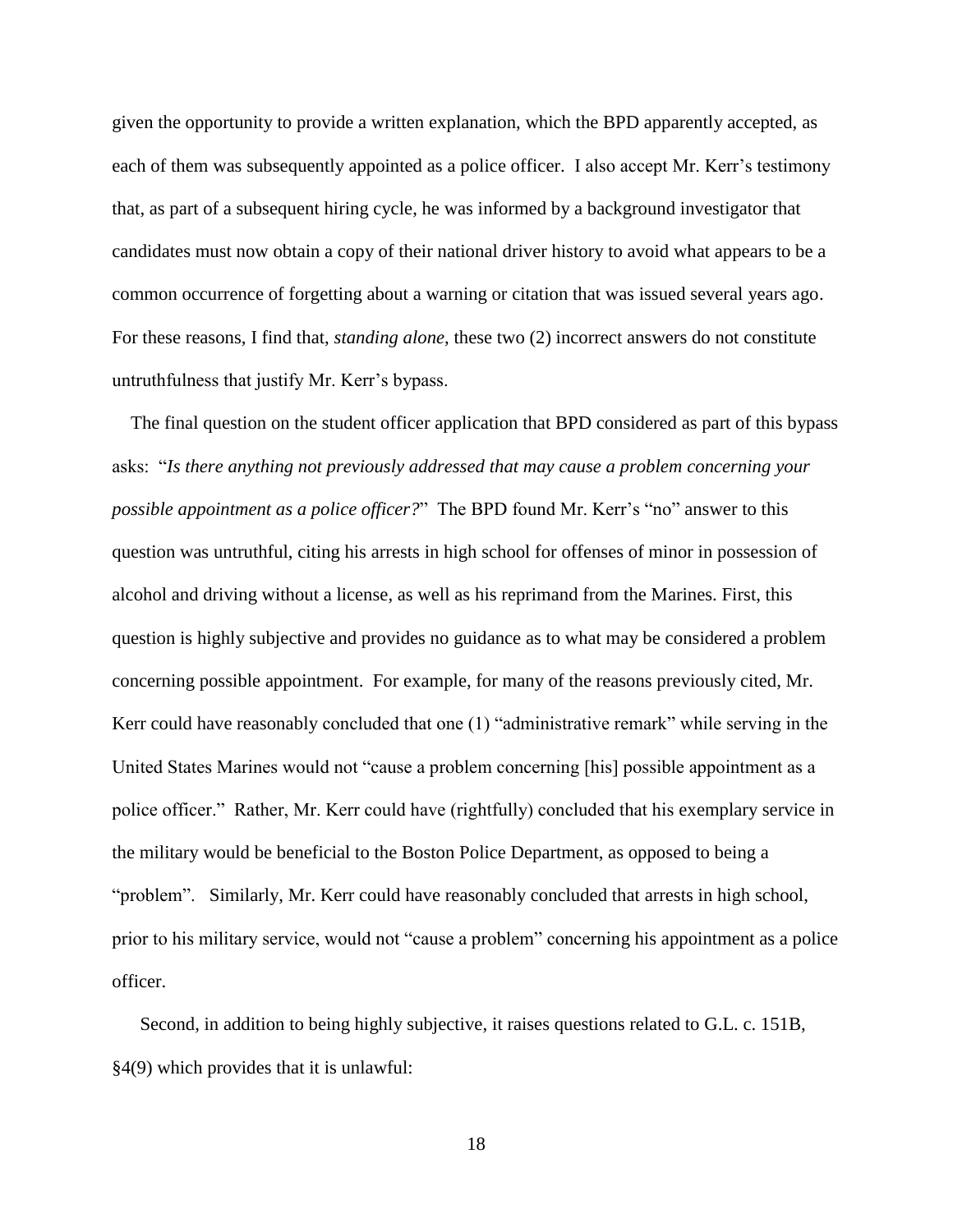"For an employer, himself or through his agent, in connection with an application for employment, or the terms, conditions, or privileges of employment, or the transfer, promotion, bonding, or discharge of any person, or in any other matter relating to the employment of any person, to request any information, to make or keep a record of such information, to use any form of application or application blank which requests such information, or to exclude, limit or otherwise discriminate against any person by reason of his or her failure to furnish such information through a written application or oral inquiry or otherwise regarding: (i) an arrest, detention, or disposition regarding any violation of law in which no conviction resulted, or (ii) a first conviction for any of the following misdemeanors: drunkenness, simple assault, speeding, minor traffic violations, affray, or disturbance of the peace, or (iii) any conviction of a misdemeanor where the date of such conviction or the completion of any period of incarceration resulting therefrom, whichever date is later, occurred five or more years prior to the date of such application for employment or such request for information, unless such person has been convicted of any offense within five years immediately preceding the date of such application for employment or such request for information.

No person shall be held under any provision of any law to be guilty of perjury or of otherwise giving a false statement by reason of his failure to recite or acknowledge such information as he has a right to withhold by this subsection.

Nothing contained herein shall be construed to affect the application of section thirtyfour of chapter ninety-four C, or of chapter two hundred and seventy-six relative to the sealing of records." (emphasis added)

Here, the BPD acknowledges that, in response to this broad question, *they expected Mr. Kerr* 

*to disclose his arrests in high school for which there were no convictions*. The failure to disclose

these arrests in response to this question helped form the basis of BPD's decision to bypass him

for appointment as a police officer.

While c. 151B would appear to prohibit this question from being asked of job applicants, the

Commission has previously held that an applicant's arrest record, even when there is no

conviction, can be used as a reason for bypass, illustrating the tension between the prohibitions

in 151B on what employers can ask of applicants and the need for public safety agencies to

conduct a thorough review of candidates seeking to become police officers.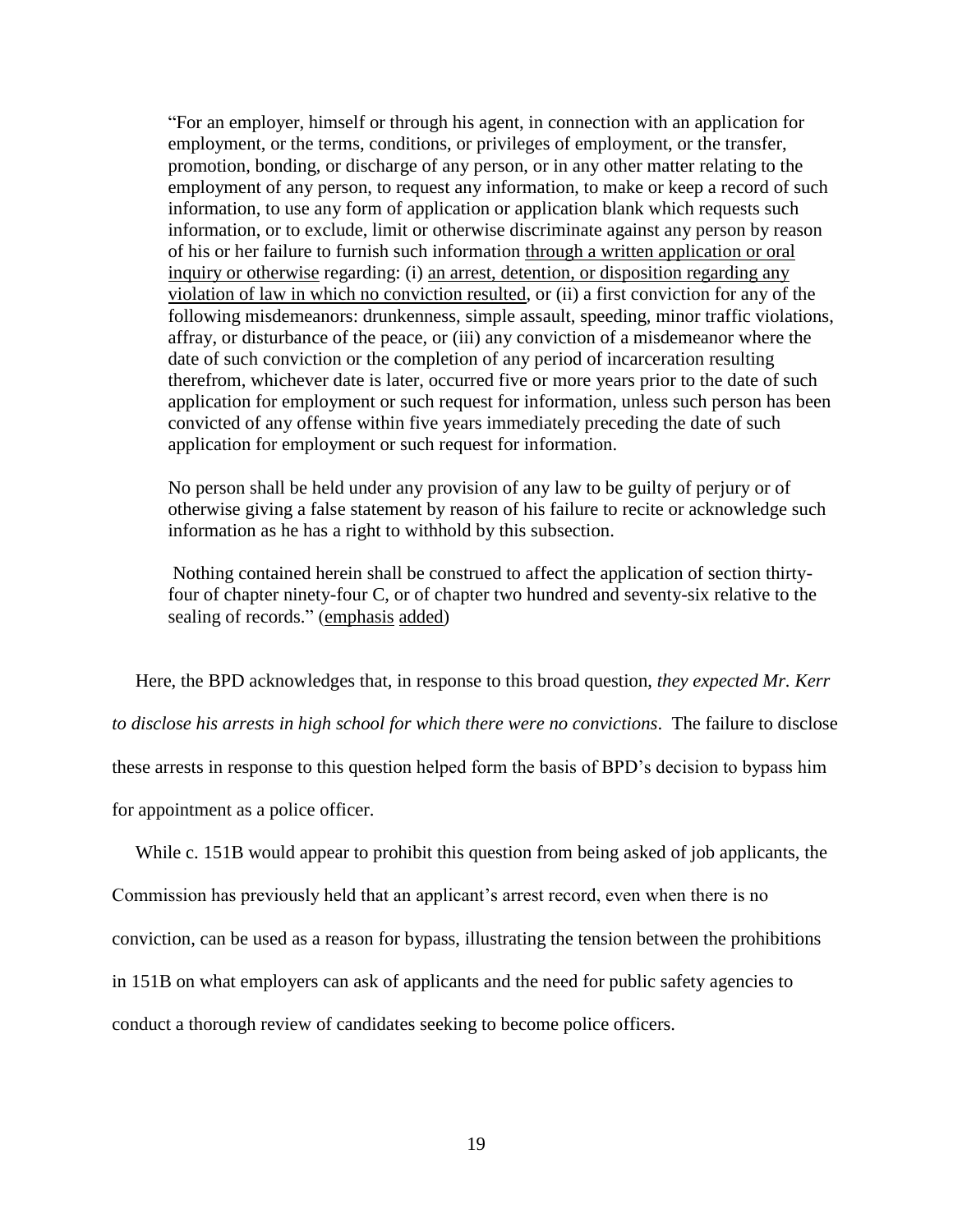In Preece v. Department of Correction, 20 MCSR 152 (2007), the Commission held that the Department of Correction could rely on the fact that Mr. Preece had been charged with seconddegree murder, assault and battery, and variety of firearms violations, even though he had been exonerated of all charges. In Lavaud v. Boston Police Department, 17 MCSR 125 (2004), the Commission upheld the bypass due to the Appellant's long records of arrests although the charges were later dismissed. More globally, civil service appointing authorities are required to conduct a "reasonably thorough review" which the Commission has consistently ruled should include an opportunity for the applicant to respond to his/her criminal record.

 In Rolle v. Department of Correction, 27 MCSR 254 (2014), the Commission admonished DOC for not conducting a more thorough review, stating that the Appellant should have been given an opportunity to address dismissed criminal charges on her CORI report. In Rolle, the Commission cited former Governor Patrick's July 2009 testimony before the Joint Committee on the Judiciary in favor of his Administration's CORI-reform legislation when he stated: "The only condition we impose is that the employer give the applicant a chance to discuss the criminal record, both its accuracy and its relevance to the job in question, before the employer makes a hiring decision." The point here is that whether (and how) public safety agencies can use an applicant's prior criminal history during the hiring process is not settled.

 Here, I don't need to reach any conclusion on that issue as, based solely on the highly subjective nature of the question, I find that, standing alone, Mr. Kerr's "no" answer does not constitute untruthfulness that would justify the decision to bypass him for appointment.

 That leads to Mr. Kerr's oral responses to questions posed to him by the background investigator. As a preliminary matter, for the reasons cited in the findings, I credit Detective Brittle-Powell's recollection of the questions that she posed to Mr. Kerr and the responses she

20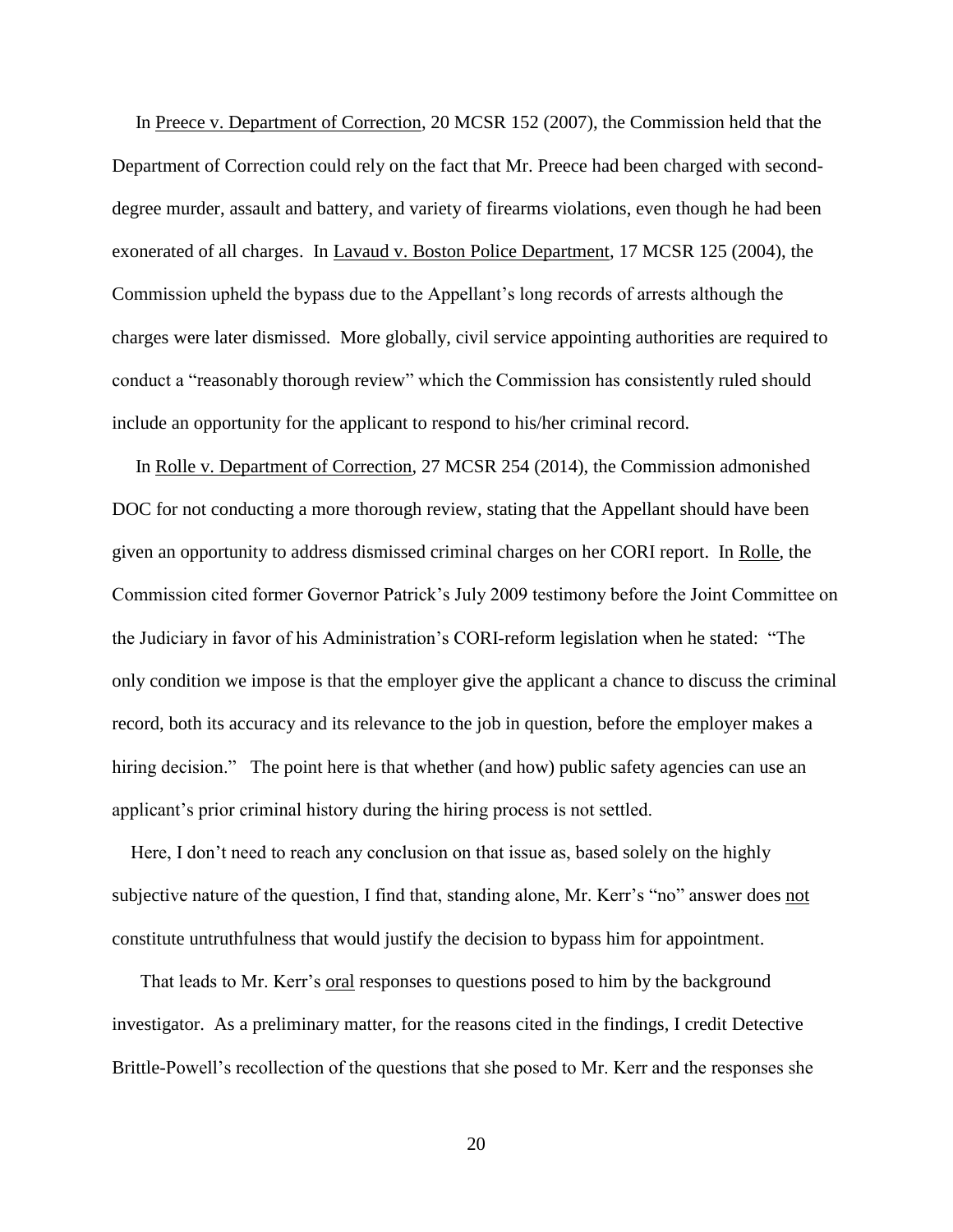received from him. I did take into account that the interviews were not recorded and that Detective Brittle-Powell did not have any hand-written notes to memorialize the interview. That notwithstanding, she appeared to have a clear recollection of her verbal exchange with Mr. Kerr and her account of what was said appeared to be more logical and rang true to me.

 Having independently obtained information (outside of a CORI check) from police departments, Detective Brittle-Powell knew that Mr. Kerr had been arrested on two occasions – once for driving without a license and once for being a minor in possession of alcohol. Neither of these arrests resulted in a conviction. As part of an interview with Mr. Kerr on June 23, 2016, Detective Brittle-Powell asked Mr. Kerr: "Have you ever had any interaction with police for any reason at any time?" Mr. Kerr replied: "No." After Mr. Kerr responded, "No" to her question regarding police interaction, Detective Brittle-Powell then slid the report of Mr. Kerr's arrest by Braintree across the table. She asked Mr. Kerr if it looked familiar. Mr. Kerr looked at the report and stated that he did recall the incident. Detective Brittle-Powell then reminded Mr. Kerr that moments earlier she had asked him whether he has ever had any interaction with police and that he had stated, "No." She asked Mr. Kerr why he had lied to her. Mr. Kerr stated that he did not understand the question and that he did not think he needed to say, "Yes." He further stated that he had his background run prior to completing his application and the incidents did not show up, so he thought he did not need to disclose them. Again, responding truthfully to this question would require Mr. Kerr to disclose two (2) arrests for which he had never been convicted, raising some of the same issues discussed above. Since this appeal can be decided on other grounds, I reach no conclusion regarding whether his response to a potentially impermissible question can be used to form the basis of a bypass decision.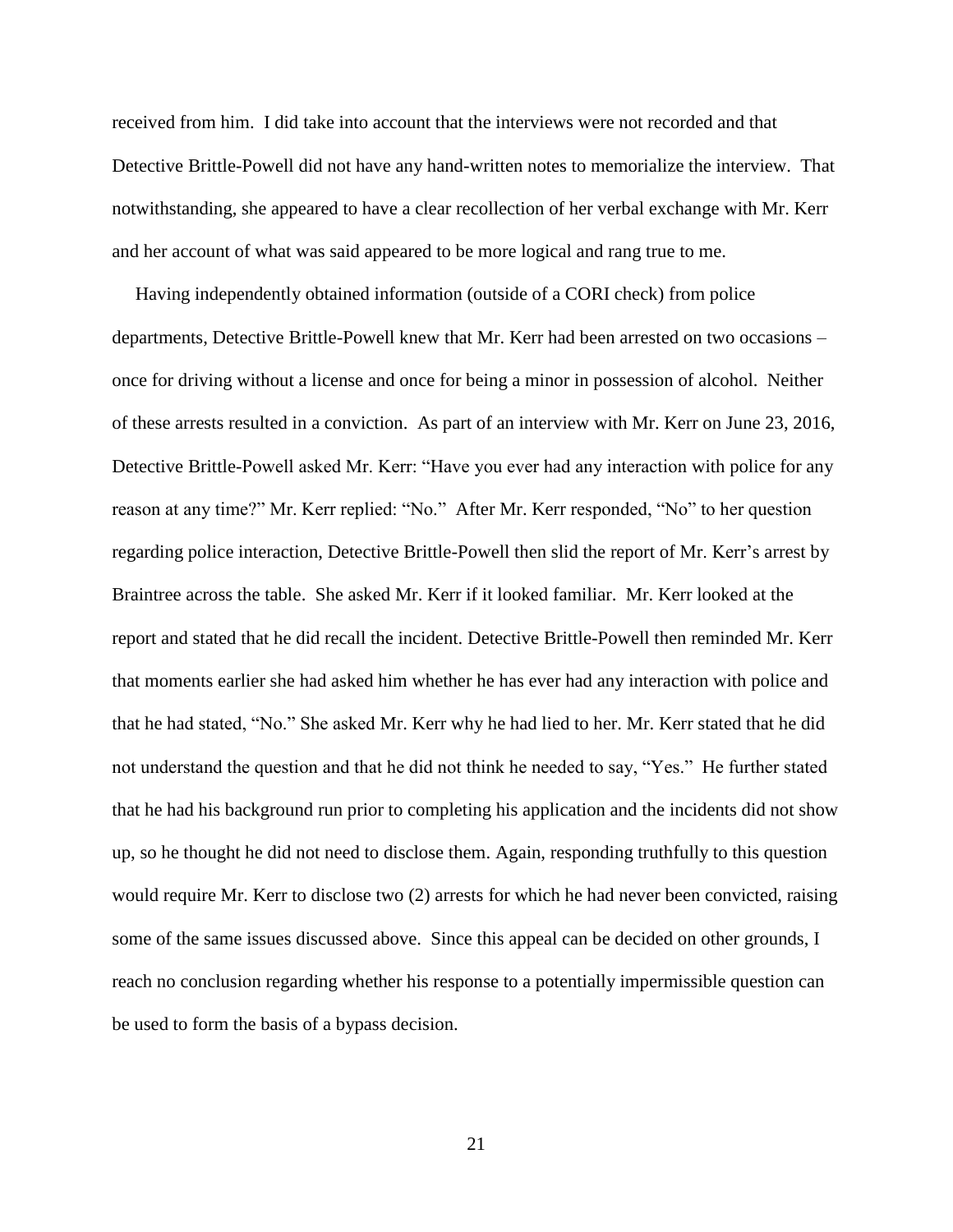As part of her investigation, Detective Brittle-Powell also obtained police reports from the Abington Police Department regarding two (2) incidents that occurred when Mr. Kerr was in middle school. The first incident involved allegations that Mr. Kerr was bullying a female student. The second incident involved allegations that Mr. Kerr brought a knife to school, an allegation that was not substantiated. During an interview with Mr. Kerr, Detective Brittle-Powell asked him whether he had any disciplinary problems at any school he had ever attended. He told her, "No." When Detective Brittle-Powell then discussed the reports from the Abington Police Department, Mr. Kerr appeared surprised; noted that the incidents occurred in middle school; and acknowledged that such allegations were made against him.

 On the surface, it is eyebrow-raising that the BPD would rely in part on events that occurred while an applicant was in middle school to justify a bypass. Here, however, the BPD did not seek out records from Mr. Kerr's middle school. Rather, as part of a comprehensive background investigation, the BPD obtained records from the Abington Police Department regarding allegations made against Mr. Kerr while he was in middle school. While the alleged incidents occurred when Mr. Kerr was a middle school student, they were serious enough to require the involvement of the Abington Police Department. Further, Mr. Kerr does not argue that he didn't recall the alleged incidents. Rather, he argues that Detective Brittle-Powell never asked him the above-referenced questions, but, rather, limited her question to those schools referenced in the student officer application (high school and above). I don't credit his testimony in this regard. Rather, I find that Detective Brittle-Powell asked the question as she testified to and that Mr. Kerr provided a false – and untruthful response.

22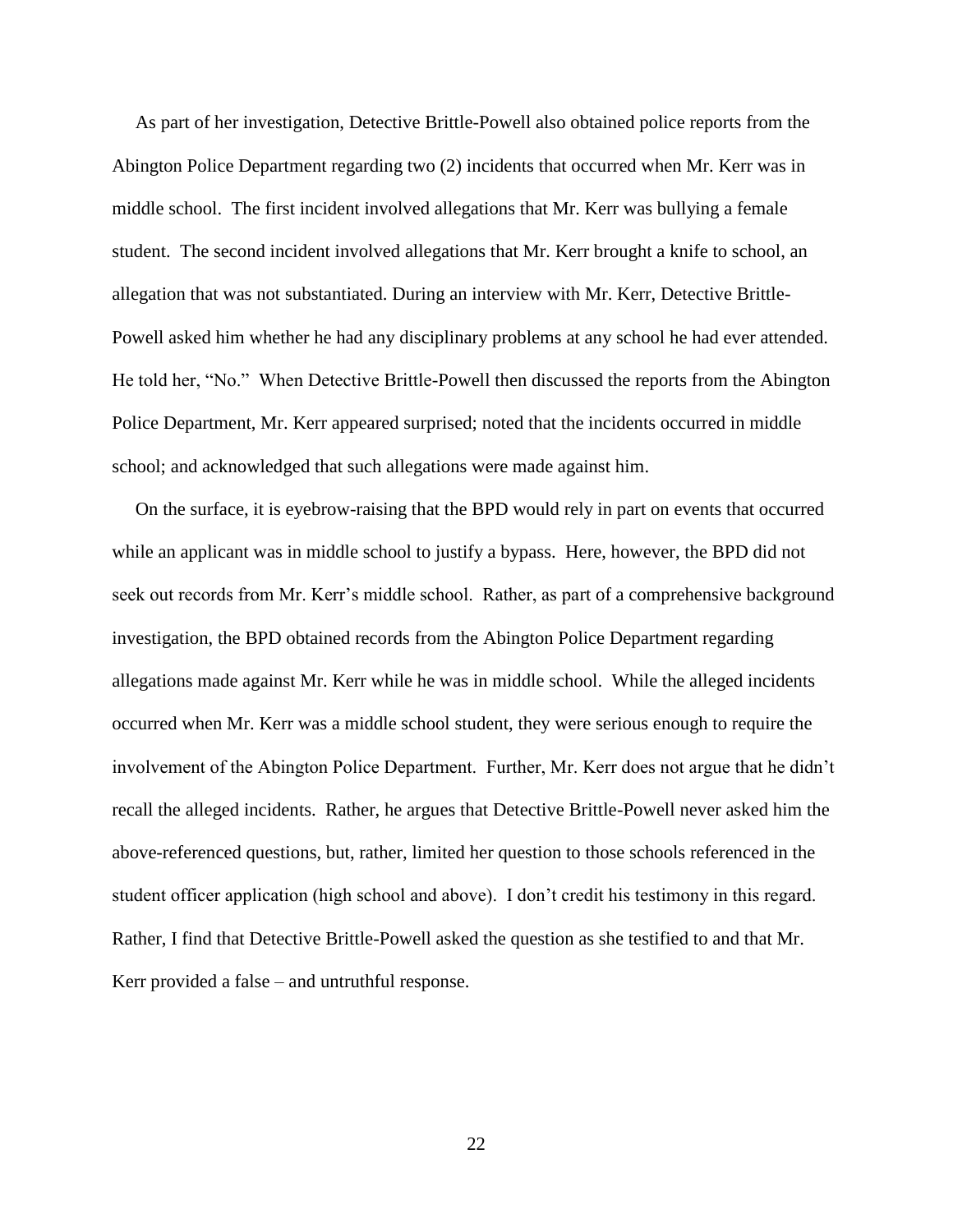*Taken together*, this untruthful answer, along with the incorrect answers regarding having

never received a warning or citation from a police officer, provided the BPD with reasonable

justification to bypass Mr. Kerr for appointment.

### *Conclusion*

For all of the above reasons, Mr. Kerr's bypass appeals under Docket Nos. G1-16-203 & G1-

17-230 are hereby *denied*.

Civil Service Commission

*/s/ Christopher Bowman* Christopher C. Bowman Chairman

By a 3-2 vote of the Civil Service Commission on January 18, 2018.

- Commissioner Bowman Yes
- Commissioner Camuso Yes
- Commissioner Ittleman Yes
- Commissioner Stein No
- Commissioner Tivnan No

Either party may file a motion for reconsideration within ten days of the receipt of this Commission order or decision. Under the pertinent provisions of the Code of Mass. Regulations, 801 CMR 1.01(7)(l), the motion must identify a clerical or mechanical error in this order or decision or a significant factor the Agency or the Presiding Officer may have overlooked in deciding the case. A motion for reconsideration does not toll the statutorily prescribed thirty-day time limit for seeking judicial review of this Commission order or decision.

Under the provisions of G.L c. 31, § 44, any party aggrieved by this Commission order or decision may initiate proceedings for judicial review under G.L. c. 30A, § 14 in the superior court within thirty (30) days after receipt of this order or decision. Commencement of such proceeding shall not, unless specifically ordered by the court, operate as a stay of this Commission order or decision. After initiating proceedings for judicial review in Superior Court, the plaintiff, or his / her attorney, is required to serve a copy of the summons and complaint upon the Boston office of the Attorney General of the Commonwealth, with a copy to the Civil Service Commission, in the time and in the manner prescribed by Mass. R. Civ. P. 4(d).

Notice to: Patrick Bryant, Esq. (for Appellant) Jaclyn Zawada, Esq. (for Respondent)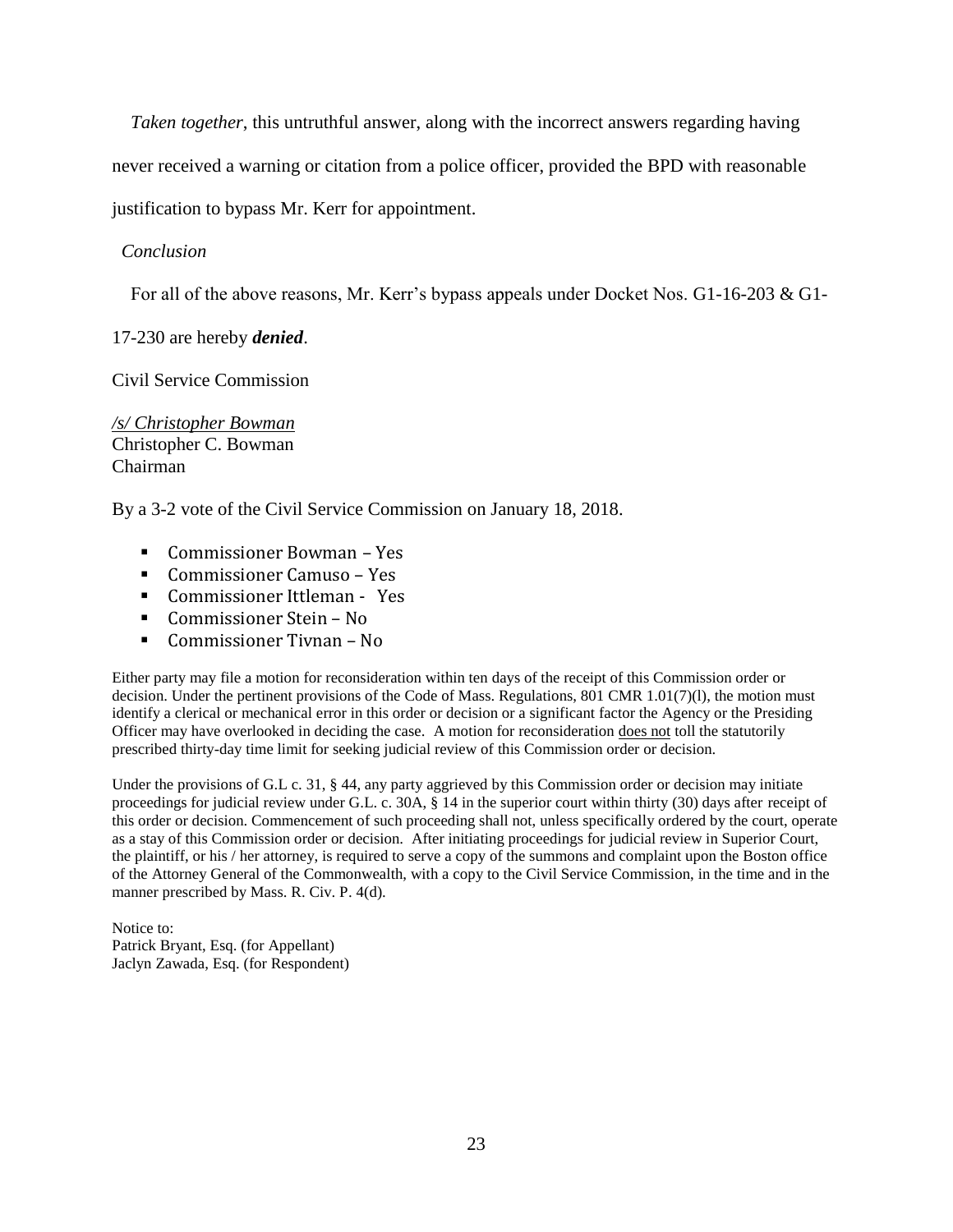#### **COMMONWEALTH OF MASSACHUSETTS**

SUFFOLK, ss. CIVIL SERVICE COMMISSION One Ashburton Place, Room 503 Boston, MA 02108 (617) 727-2293

JAMES KERR,

Appellant G1-16-203 v. G1-17-230

#### BOSTON POLICE DEPARTMENT, Respondent

### **MINORITY OPINION OF COMMISSIONER STEIN & TIVNAN**

We concur with most of the thorough and well-stated findings and conclusions adopted by the Majority that the BPD failed to prove six out of the seven examples of allegedly false statements made by Mr. Kerr during the application process. We depart from the Majority, however, and respectfully dissent from the Decision to dismiss these two appeals. We find that neither the facts nor the law justify upholding Mr. Kerr's bypasses for a single undocumented oral untruth he uttered while being interrogated by the BPD background investigator about an incident that occurred a decade ago in middle school, which happened to have been uncovered by the investigator during her criminal history check, and which never resulted in any criminal or civil charges. We fully appreciate the "higher standard" to which police officers must be held.. To decide that Mr. Kerr is disqualified, however, on uncorroborated hearsay accounts stemming from one single, stale juvenile matter that, effectively, will end the career aspirations of this otherwise highly qualified candidate, is, simply, "A Bridge Too Far."

. The Facts Fail To Justify Upholding Mr. Kerr's Two Bypasses.

Save for his alleged untruthfulness during the application process, Mr. Kerr presents as a highly desirable candidate for the position of a municipal police officer. He is a decorated Marine, highly recommended by his commanding officer, who held the second highest possible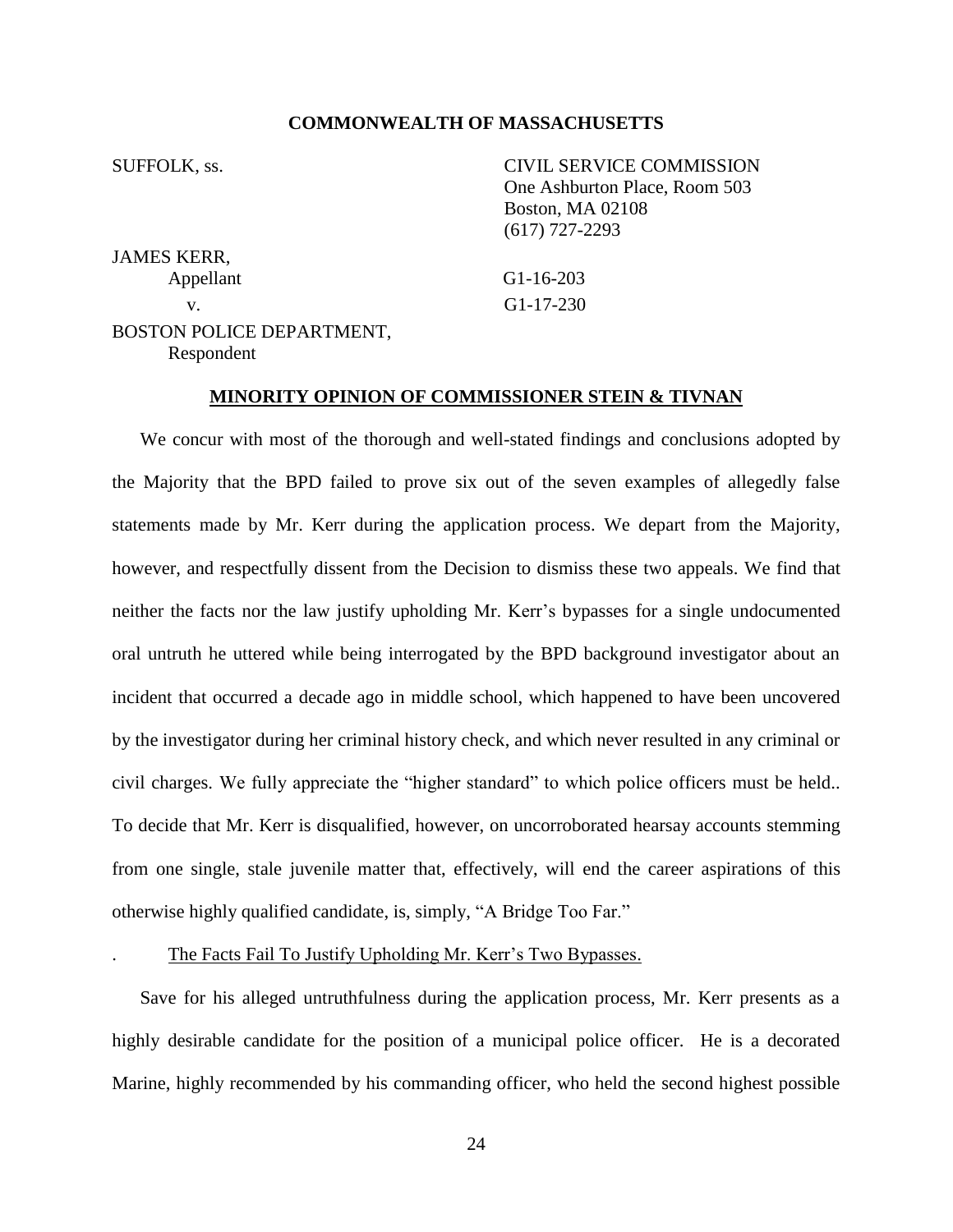security clearance granted by military intelligence and the FBI and was honorably discharged in 2015 after four years of service. He scored 97 on the civil service examination, placing him higher than 77 of the 80 candidates to whom the BPD ultimately offered employment in this hiring cycle (some of whom the evidence showed also had varying degrees of trouble with recalling or telling the unvarnished truth, including, for example, "forgetting" about a surchargeable accident that caused \$2,300 in property damage and omitting disclosure of a speeding ticket because it was a "camera" speed trap for which he got "mail in" citation and was not actually "pulled over").

Mr. Kerr's first bypass letter, dated November 15, 2016, recites five allegedly false written statements and two alleged false oral statements as the basis for disqualifying him. We agree with the Majority that none of those five allegedly false written statements justify disqualification.

- The Majority Decision found "mind-boggling" the BPD's claim that Mr. Kerr falsely concealed having been "disciplined" while serving in military, which did not happen. (*Findings of Facts #16 through #25 & #49; Majority Analysis, p. 16*)
- Two falsehoods relate to omissions by Mr. Kerr in answering "NO" to questions about ever receiving a "citation" or a "written warning" from a police officer, which were honest oversights. In 2010, at age 15, Mr. Kerr was pulled over and arrested for driving without a license and received a civil "citation" as well. He disclosed the arrest, but "did not recall that it was accompanied by the . . . citation." He also received a written warning in 2011 "while driving his brother's car" which did not have an illuminated license plate, an event he also "he did not recall . . . until it was brought to his attention by [the BPD investigator]." (*Findings of Fact #26 through #29 & #50 through #53*)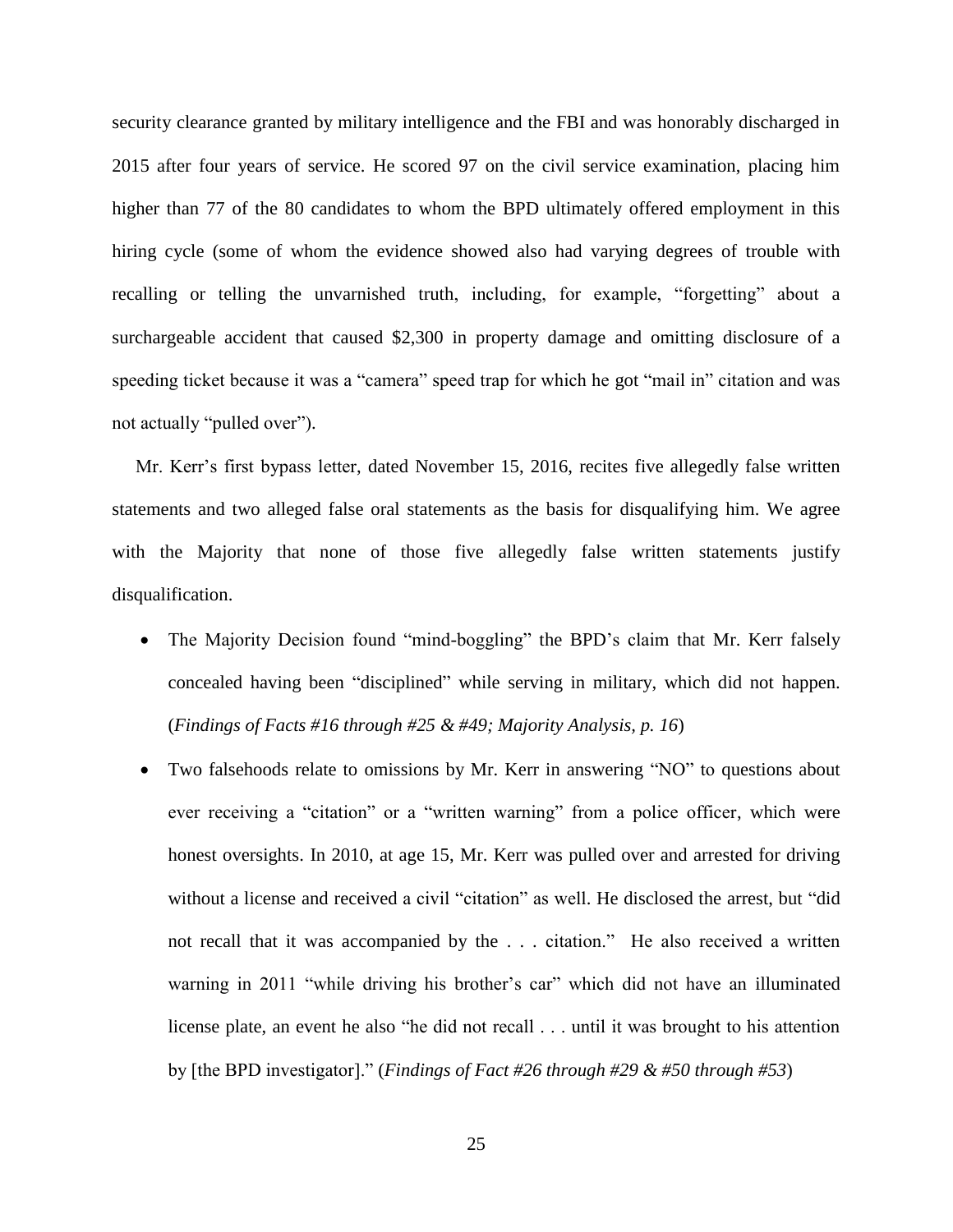- BPD agreed at the Commission hearing that Mr. Kerr was never taken into "protective custody" and the statement in the BPD bypass letter to that effect, as well as the related alleged untruthfulness about that "interaction with police", were "clerical errors", i.e., "honest" mistakes by the BPD, not Mr. Kerr. (*Finding of Fact #38*)
- The fifth unfounded written alleged falsehood was Mr. Kerr's "NO" to the question "Is there anything not previously addressed that may cause a problem concerning you possible appointment as a police officer?", which BPD claimed was false, for not disclosing his (non-existent) military "discipline", his "warning" and citation", and a 2010 arrest for being one of a number of minors (not the host) arrested at an under-age drinking party. The Majority found that it was impossible to conclude that anyone could be accused of untruthfulness by answering "NO" to such a broad and ambiguous question, citing Morley v. Boston Police Dep't, 29 MCSR 456 (2016) (rejecting alleged untruthful statement about veteran's "combat" experience based on ambiguous question). Mr. Kerr clearly and honestly believed that neither his military record nor juvenile behavior were a "problem" that compelled disclosure. (*Finding of Fact #39*) 7

As to the two alleged oral untruths:

 $\overline{a}$ 

• The first of the allegedly false oral statements made to the background investigator were just as equally impermissibly vague and ambiguous as were the similarly framed written questions described above – "ever had any interactions with the police at any time?" or done "anything not previously addressed [referring to the written application] that might cause a problem?". Thus, allegedly "false" NOs to these flawed questions, similarly,

<sup>7</sup> See also Wine v. City of Holyoke, CSC No. G1-17-022, 31 MCSR --- (2018) (honest mistakes on ambiguous questions; forgot minor driving infractions); Boyd v. City of New Bedford, 29 MCSR 471 (2016) (honest mistakes on ambiguous questions); Lucas v. Boston Police Dep't, 25 MCSR 420 (2012) (BPD's mistake about appellant's characterization of medical history)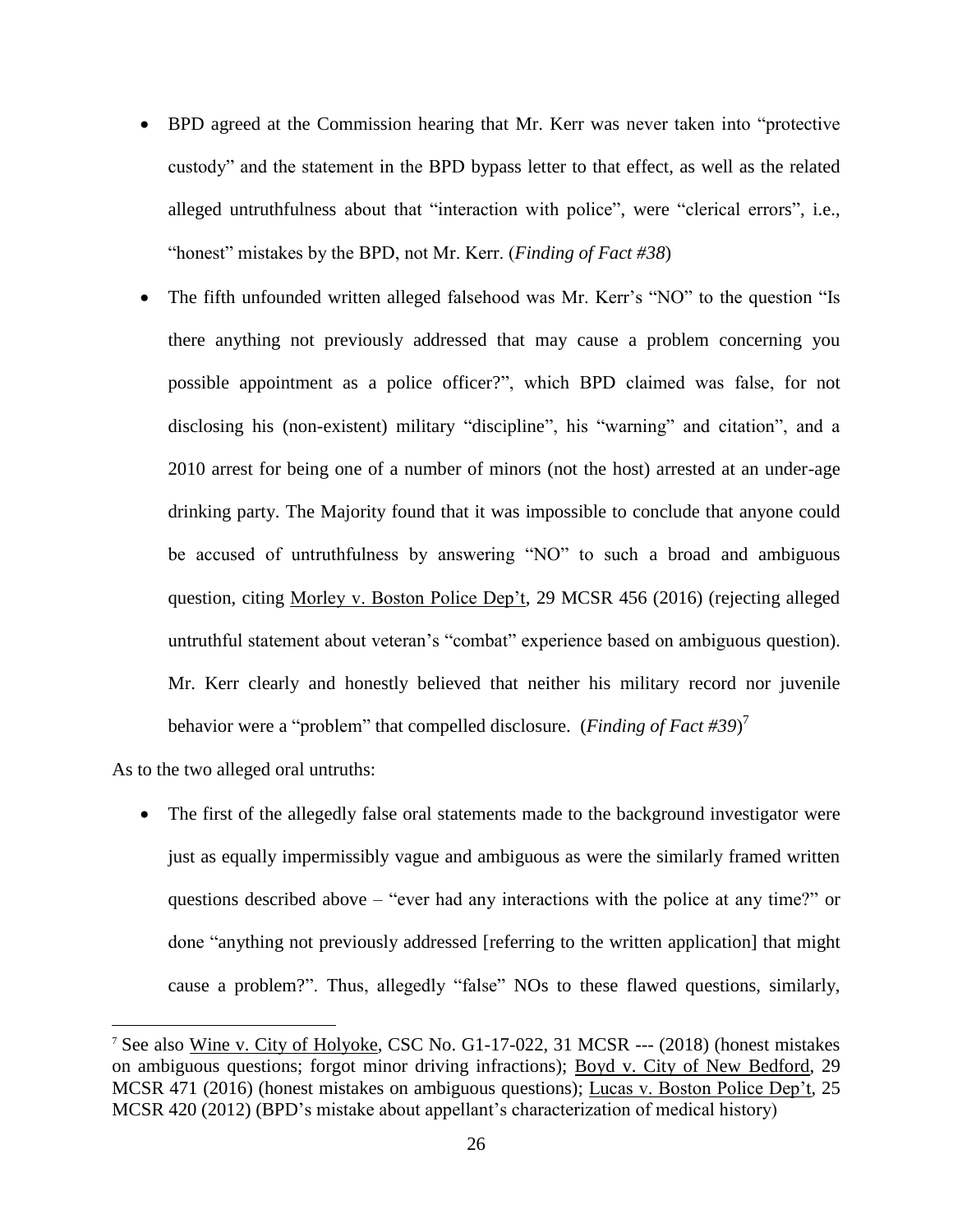could not justify the conclusion that Mr. Kerr had "lied" for not disclosing, in response, his history of "alcohol consumption" (underage drinking) and his juvenile arrests and other "interactions"' with police. (*Finding of Fact #42 through 44, & #54 Exhs 9 & 11*). 8

• The second false oral statement at issue came when Mr. Kerr said "No" when asked by the background investigator, according to her credible testimony<sup>9</sup>, whether he "had any *disciplinary problems* at *any* school you attended?" (*emphasis added*) The Presiding Commission found Mr. Kerr's denial was untrue, and he persisted in untruthfulness about the subject in his testimony at the Commission hearing. The Majority Decision holds that the BPD met its burden to justify bypassing Mr. Kerr based on this untruth alone. (*Findings of Fact #45 through #47; Exhs. 4 & 5; Majority Analysis, pp. 21-22*)

The BPD's second bypass letter was sent to Mr. Kerr on August 31, 2017. It came approximately five months after the full hearing was completed in the first bypass appeal (March 2017) and four months after all parties had submitted their proposed decisions to the Presiding Commissioner. Despite the passage of time and evidence of the errors that BPD admitted it made in the first letter, the August 2017 bypass letter is an identical, mirror image, of the bypass letter sent in November 2016. It recites verbatim all of the seven alleged instances of untruthfulness on Mr. Kerr's part. We agree with the Majority that this rote rejection notice is noteworthy. We cannot reconcile the BPD's refusal to accept, as "honest errors" on Mr. Kerr's

 $\overline{a}$ 

<sup>&</sup>lt;sup>8</sup> The Majority also notes that the written and oral questions that invited a candidate to disclose prior police interactions were not only vague, but they appear to violate the limitations in Massachusetts law which prohibit an employer from asking applicants certain questions about their past criminal history. (Majority Analysis, pp. 18-21) We, too, share this concern and, as more fully discussed later in our opinion, believe that the Commission should also hold that BPD's claim that Mr. Kerr was untruthful in answering questions that an employer had no right to ask cannot be a lawful basis on which to justify his bypass,.

 $9$  Little is more firmly embedded in our jurisprudence than the principle that credibility assessments are the exclusive purview of the fact-finder, here the Presiding Commissioner, and we must accept those assessments as part of the foundation of our own analysis. We are entitled, however, to question the Majority's legal conclusions drawn from the evidence to the extent we find those conclusions do not hew to the tenants of basic merit principles under civil service or other Massachusetts law.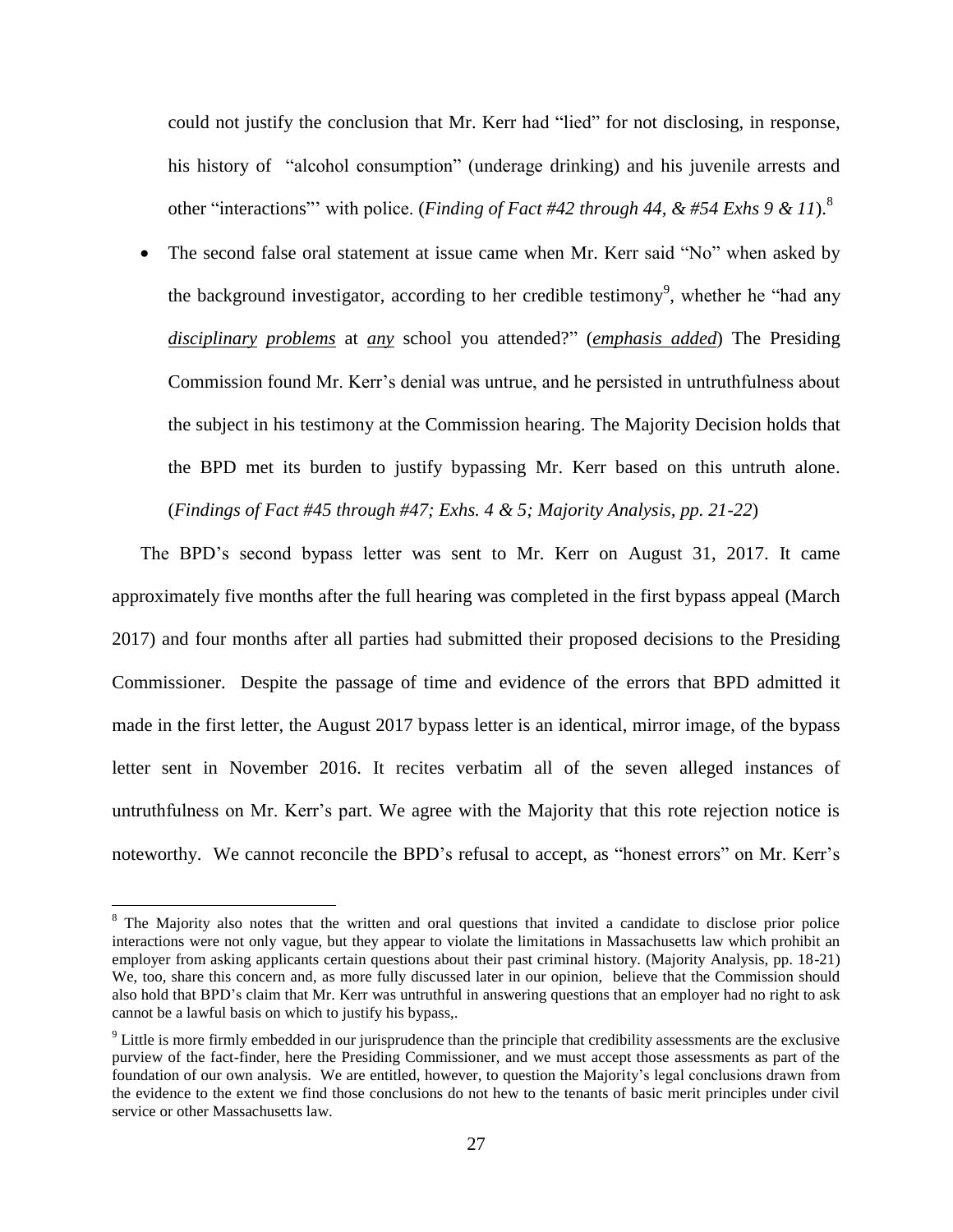part, his faulty recollection about traffic tickets almost ten years ago or concealed "problems" and "interactions with police" as a juvenile as well as a persistence in the debunked claim that he received military "discipline", while apparently condoning its own employees' careless repetition of' mistakes as excusable under BPD's "zero tolerance" policy for "knowingly, or cause to be entered, any inaccurate, false or improper information". (*BPD Rule 102, Section 123;* 

*Exhs. 4 & 5*).

#### The BPD's Bypass Decisions Are Not Justified As a Matter of Law.

We depart from the Majority Decision to uphold Mr. Kerr's two bypasses for three reasons:

- (1) The evidence is not conclusive that, even after crediting the testimony of the BPD background investigator, Mr. Kerr's statements to her were untruthful;
- (2) Assuming that Mr. Kerr's was untruthful in failing to disclose the middle school incidents until he was confronted with the police reports by the investigator, it is impossible to determine from the record whether the BPD "Roundtable" would consider that one false statement, alone, justification to bypass Mr. Kerr; and
- (3) Penalizing Mr. Kerr for make a false response to questions that called for him to volunteer information about alleged criminal behavior for which he was never charged or convicted, particularly as a juvenile, is not a justification for bypassing him because it contravenes Massachusetts law.

For these reasons, we would allow these appeals, in part, and order the BPD to provide Mr. Kerr with one more opportunity to be duly considered for appointment as a BPD police officer without regard to the erroneous and unlawful grounds on which he was herein disqualified.

First, just as his military "discipline" was mischaracterized, we do not construe the record to prove that Mr. Kerr actually was "disciplined" as a result of the two middle school incidents reflected in the police reports on which the BPD relies to claim that his failure to admit such discipline was a falsehood. The evidence on that subject, at best, is inconclusive.

The first police report (Abington Police Dep't Incident #06-789-OF) indicates that, on October 24, 2006, Officer Lisa O'Connor was dispatched to investigate a report by parents of a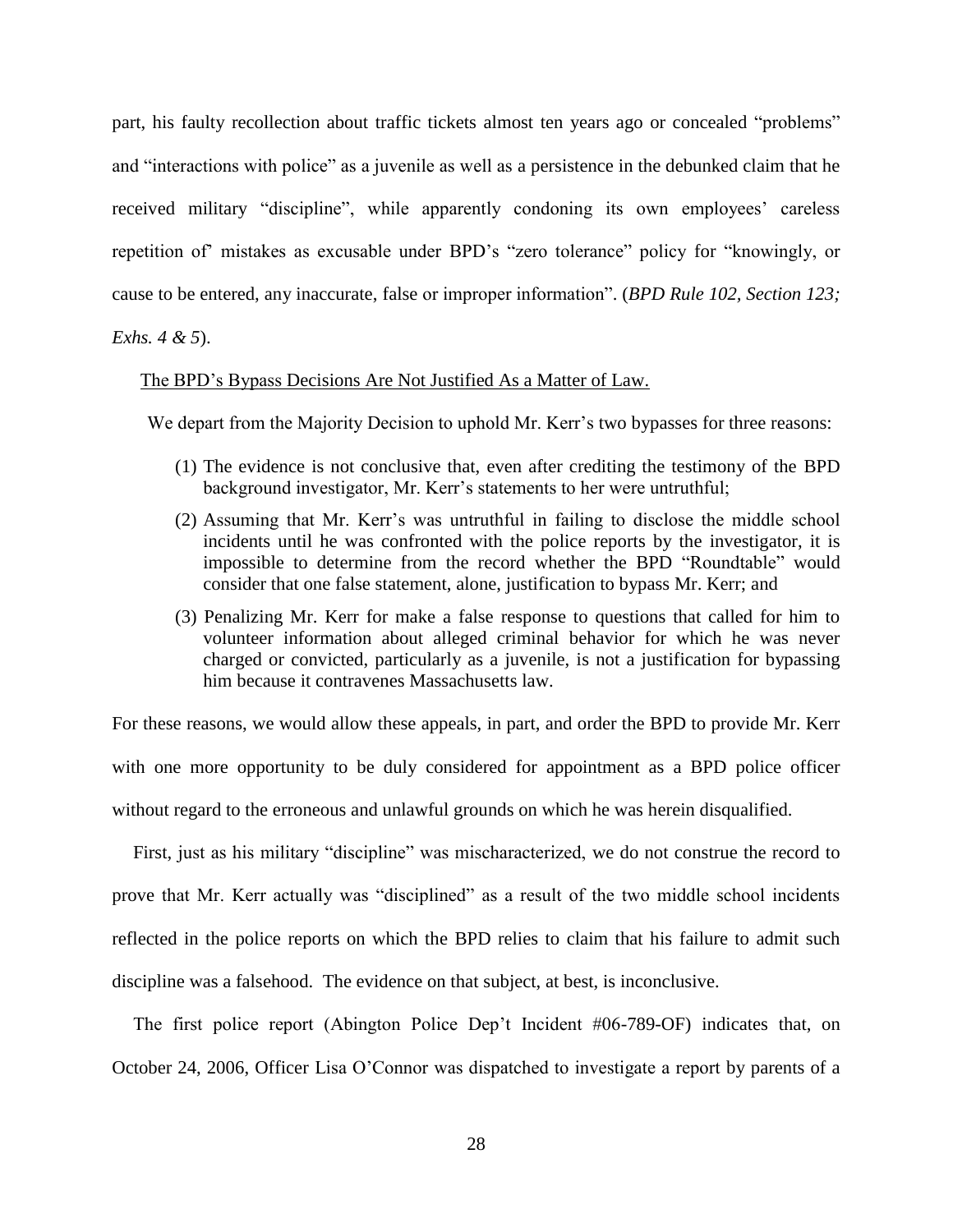female student that two of her juvenile classmates, one of whom was Mr. Kerr, had been hitting and bullying her since the beginning of the school year. Upon interviewing the female student, Patrolman O'Conner learned that, while the behavior started with "teasing". it progressed to the point that there was probable cause to believe that the student had been the victim of acts of assault and battery. Officer O'Connor arranged to meet with Mr. Kerr and both his parents at the police station later that evening.<sup>10</sup> She explained the crime of assault and battery and told Mr. Kerr that his behavior had to stop or the police would press charges. Mr. Kerr admitted hitting the student, said he understood that he could be charged with a crime and agreed to stop the behavior. Mr. Kerr's parents expressed grave concern about their son's behavior and asked Officer O'Connor to arrange for the two families to meet so that Mr. Kerr could apologize to the student and, if possible, to the entire class, which she agreed to do. She filed her incident narrative the next day. The report states that the status is "Incident Open" for an Offense of Simple A&B, but there are no entries of any activity after her evening meeting with the Kerrs. The only reference to "discipline" is Officer O'Connor's report that the female student's mother said that the school's Vice Principal had told her that the boys "would be disciplined." (*Exh. 4*)

The second police report (Abington Police Dep't Incident #07-121-OF) indicates that, on Friday, February 9, 2007, Officer (Acting Sergeant) Cantalupo responded to a call from the Abington School Department to investigate a report that the junior high school Principal had found two anonymous notes on his desk which stated: "James Kerr had a knife [illegal butter-fly] . . . on his persons [sic] today." Officer Cantulupo met that afternoon (4:00 pm) with the school officials, along with Mr. Kerr and his parents. Mr. Kerr denied bringing a knife to school, but did state that he had found one on the street several days earlier, which he had brought home and

 $\overline{a}$ 

<sup>&</sup>lt;sup>10</sup> Officer O'Connor also asked the other boy's parents to bring their son to meet with her at the police station but, just before the meeting, she received a call from them declining to appear, on advice of their lawyer. (*Exh. 4*)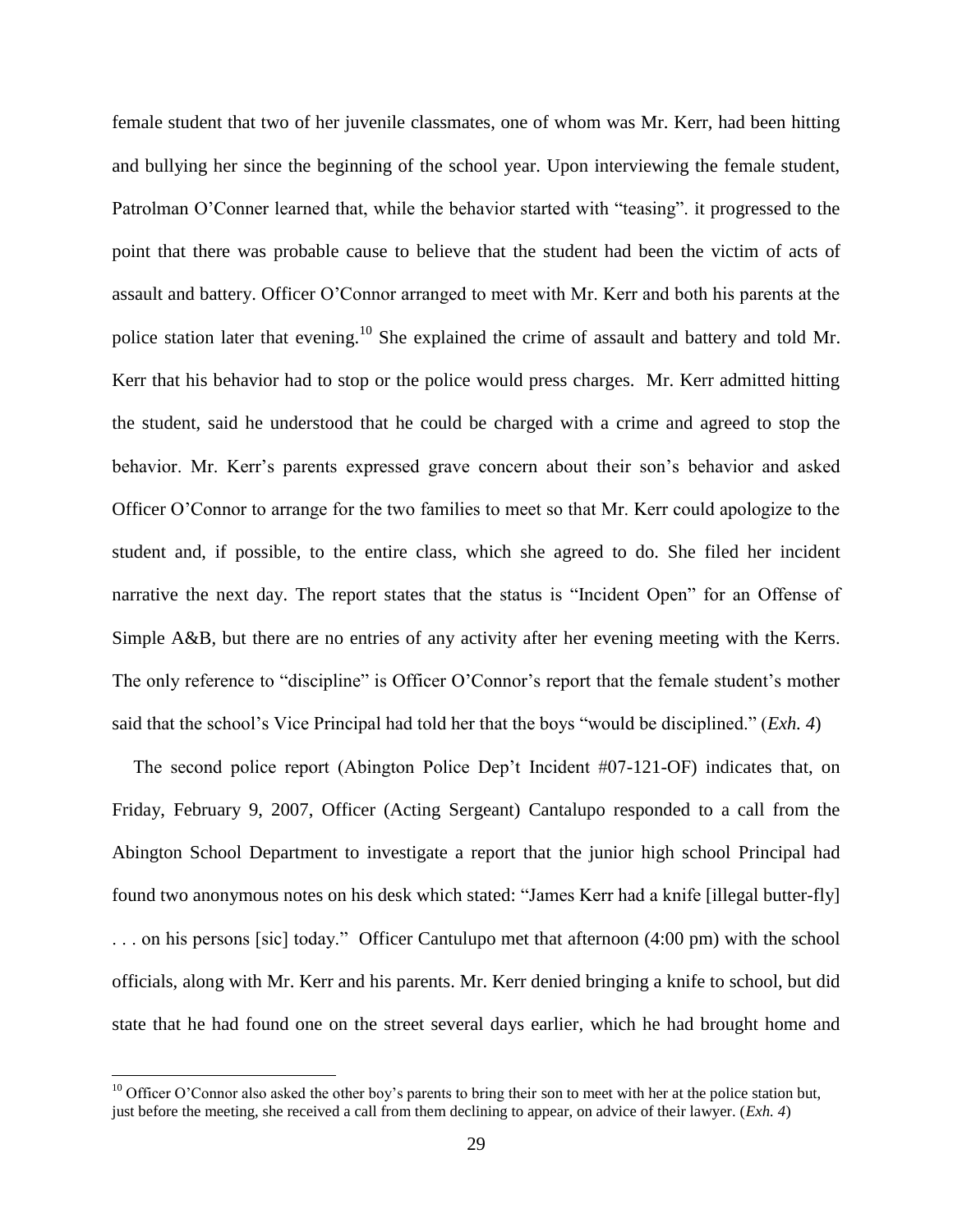said he had described it to several students. Mr. Kerr's locker was searched but nothing was found. Officer Cantaluopo's narrative report states that, at the conclusion of the Friday afternoon meeting, Mr. Kerr "would be suspended from school until further notice and after this matter was investigated. James Kerr was suspended for causing a school disruption and putting other students in fear." However, later on, Mr. Kerr's father did find a knife in Mr. Kerr's bedroom dresser drawer and turned it over to Officer Cantalupo. Also, the following Monday, Officer Cantalupo learned from school officials that they had subsequently confirmed that one of the students involved said "he did have a conversation with James regarding a knife" and "at no time did he see James Kerr with a knife." Accordingly, Officer Cantaluopo closed the investigation that day: "Due to lack of evidence and the type of knife that was recovered no criminal charges would be filed." (*Exh. 5*)

The best evidence of any formal discipline imposed on Mr. Kerr for either of these two incidents would be his school attendance records, but they were not procured by the BPD investigator or produced at the Commission hearing.<sup>11</sup> Absent those records, the hearsay evidence in the police reports, coupled with evidence of the immediate resolution of both incidents a day or two after being reported, is not the type of probative and reliable evidence required to prove Mr. Kerr, in fact, was ever actually formally disciplined for either incident. Thus, the preponderance of evidence cannot support the conclusion that Mr. Kerr did not believe he had truthfully responded to the investigator's question about being disciplined.

Second, even assuming that a preponderance of the evidence does support the Majority's conclusion that Mr. Kerr was untruthful in his one undocumented oral response to the background investigator about being disciplined in "any school he ever attended", that still

 $\overline{a}$ 

 $11$  The BFD Recruit Application only asks the applicant to provide details about "schools you have attended beyond eighth grade." (*Finding of Fact #46, n. 5*)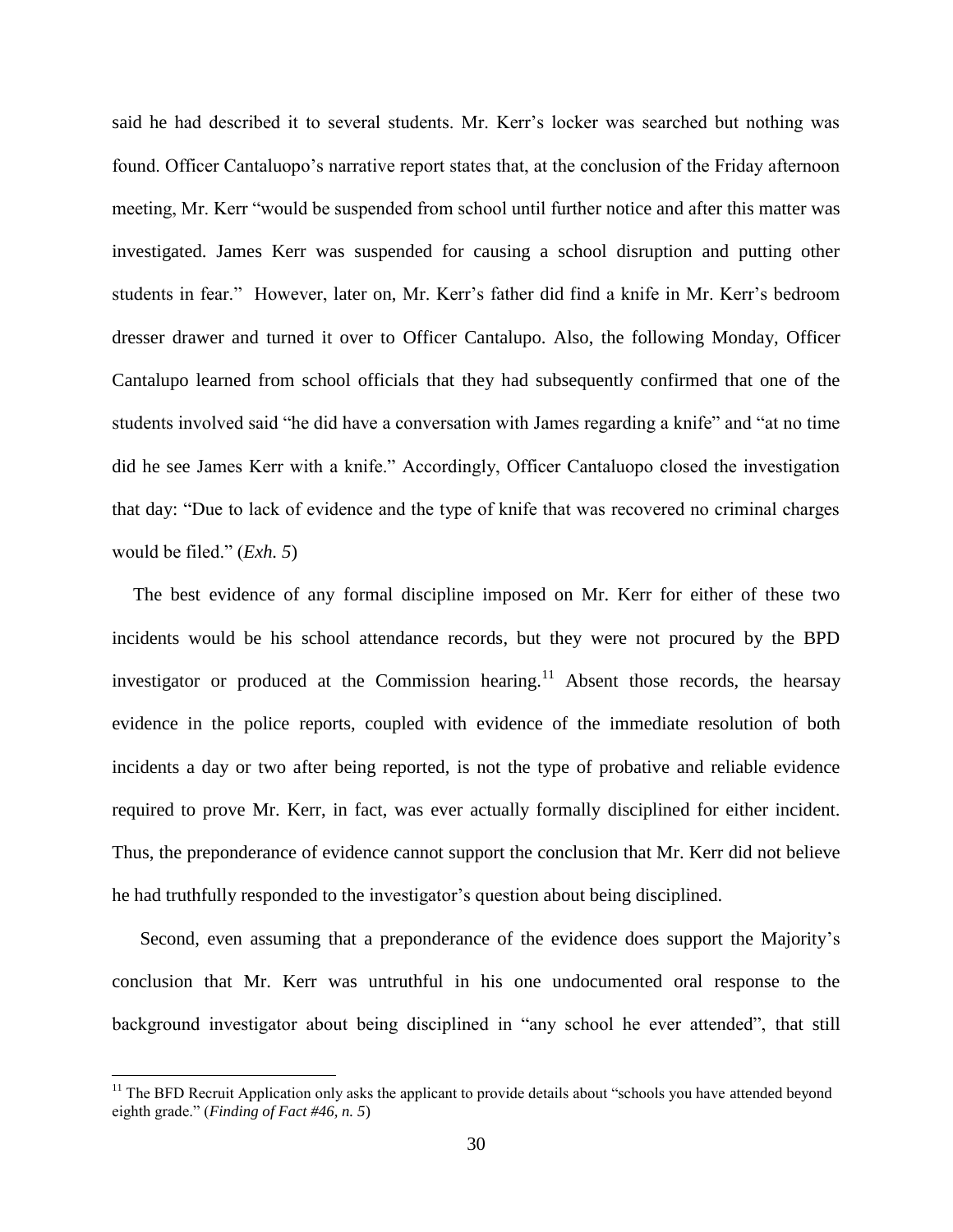leaves the other six of seven untruths upon which the BPD based its bypass decisions as fatally flawed. Thus, on this record, the Commission would be speculating to presume whether or not the BPD's "Roundtable" would reach the same conclusion about what is now a one-legged stool, as it did based upon what it perceived (erroneously) to be a very different, complete façade of written and oral deceptive behavior. Moreover, as the one sustained "untruth" turns on an undocumented, oral colloquy with the background investigator (not a decision-maker), it would behoove the BPD to invoke a more objective means of evaluating this potentially career-ending decision than it used in bypassing Mr. Kerr. One such option is its "Discretionary Interview" process, which involves a video-recorded interview with at least two BPD officers, one of whom is a senior member of the command staff, and is a procedure more in keeping with the requirements of basic merit principles which eschew overly subjective decisions that are incapable of meaningful de novo review by the Commission. Moreover, we note that the BPD overlooked far more serious transgressions and omission by other candidates who were hired over Mr. Kerr. In sum, these appeals present the occasion to overturn an appointing authority's bypass decision and order a new consideration of the applicant, because "flaws in the selection process" are "so severe that it is impossible to evaluate the merits from the record." Sherman v. Randolph, 472 Mass. 802, 813 (2015) citing [Massachusetts Ass'n of Minority Law Enforcement](https://1.next.westlaw.com/Link/Document/FullText?findType=Y&serNum=2001441097&pubNum=0000578&originatingDoc=I9e48b79962b011e5a807ad48145ed9f1&refType=RP&originationContext=document&transitionType=DocumentItem&contextData=(sc.Default))  Officers v. Abban*,* [434 Mass. 256, 264-66 \(2001\)](https://1.next.westlaw.com/Link/Document/FullText?findType=Y&serNum=2001441097&pubNum=0000578&originatingDoc=I9e48b79962b011e5a807ad48145ed9f1&refType=RP&originationContext=document&transitionType=DocumentItem&contextData=(sc.Default)).

Third, Mr. Kerr should not be penalized for failing to disclose information in response to the background investigator's oral inquiries into his past criminal history as a juvenile for which he was never charged or convicted (as well as such questions that appear on the BPD written application), insofar as such inquiry is inconsistent with Massachusetts law. Although this issue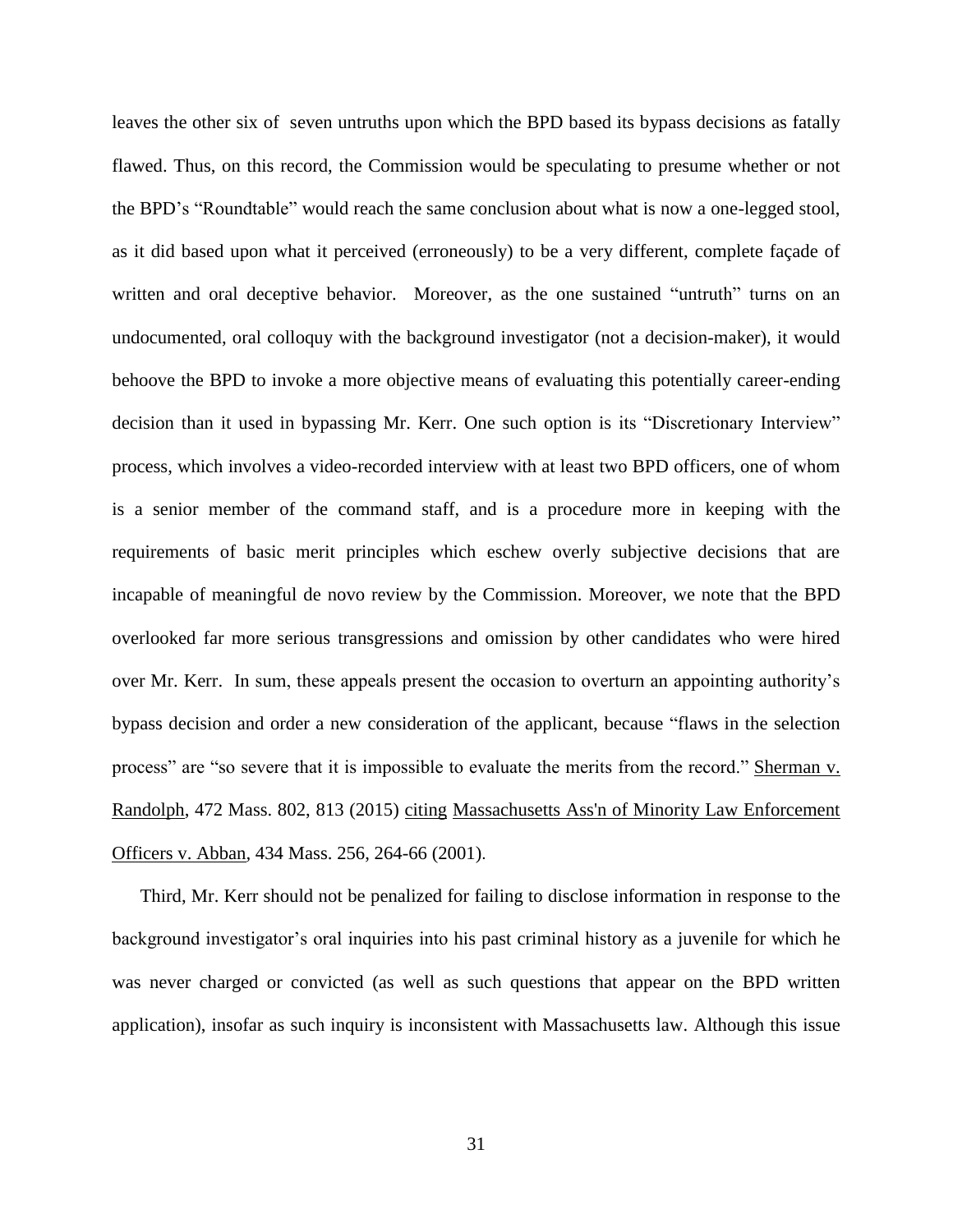has not previously been decided definitively by the Commission, we believe that these appeals

present the occasion for the Commission to address this important public policy issue.

G.L. c. 151B, §4(9) provides that it is unlawful:

"For an employer, himself or through his agent, in connection with an application for employment. . . or in any other matter relating to the employment of any person, *to request any information, to make or keep a record of such information, to use any form of application or application blank which requests such information, or to exclude, limit or otherwise discriminate against any person by reason of his or her failure to furnish such information through a written application or oral inquiry or otherwise regarding: (i) an arrest, detention, or disposition regarding any violation of law in which no conviction resulted,* or (ii) a *first conviction for any of the following misdemeanors*: drunkenness, *simple assault*, speeding, minor traffic violations, affray, or disturbance of the peace, or (iii*) any conviction of a misdemeanor* where the date of such conviction . . . occurred *five or more years prior* to the date of such application for employment or such request . . . .

No person shall be held under any provision of any law to be guilty of . . . giving a false statement by reason of his failure to recite or acknowledge such information as he has a right to withhold by this subsection.

Nothing contained herein shall be construed to affect the application of {G.L.c.94C,§34 or G.L.c.276] relative to the sealing of records." (*emphasis added*)

G.L.c.151B, $\S4(9\frac{1}{2})$ , added by St.2010,c.256, $\S101$ , provides that is it unlawful:

"*For an employer to request on its initial written application form criminal offender record information; provided, however, that except as otherwise prohibited by subsection 9, an employer may inquire about any criminal convictions on an applicant's application form if: (i) the applicant is applying for a position for which any federal or state law or regulation creates mandatory or presumptive disqualification* based on a conviction for 1 or more types of criminal offenses; or (ii) the employer . . . is subject to . . . any federal or state law or regulation not to employ persons . . . convicted of 1 or more types of criminal offenses." (*emphasis added*)\

See also G.L.c.31,§20 & §50 (civil service law); G.L.c.6,§167 et seq. and related laws and

regulations pertaining to CORI (Criminal Offender Record Information), CJIS (Criminal Justice Information System), NCIC (National Crime Information Center) and other records containing information about the criminal history of an applicant for civil service appointment or promotion; G.L.c.276,§100A et. seq., governing the "sealing" of criminal records; G.L.c.6, §171 and case law regarding "judicial expungement", e.g., Police Comm'r v. Municipal Court, 374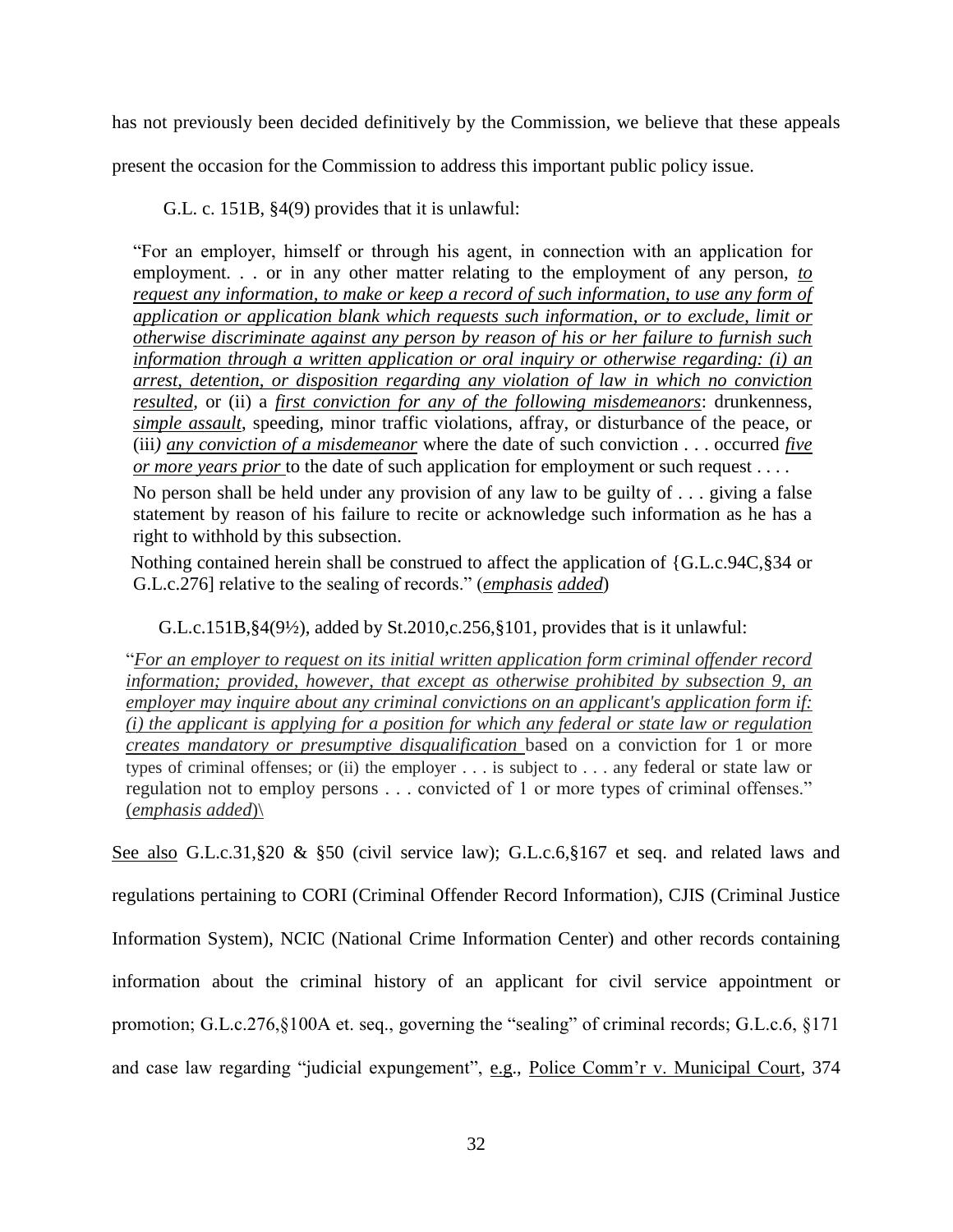Mass. 640, 648 (1978); Commonwealth v. Roberts, 39 Mass.App.Ct., 355, 356 (1995); G.L.c.41,§96A, prohibiting anyone convicted of a felony as a police officer; G.L.c.94C,§34 et seq., sealing records of certain substance abuse violations. See generally Conner v. Department of Correction, 27 MCSR 556 92014) (DALA Magistrate's decision, adopted by the Commission, with specific reference to the recent "sweeping changes in the CORI law", citing G.L.c.6, §171A, St.2010,c.256; Exec. Order No. 495 (Jan. 11, 2008) (CORI record "should not be an automatic and permanent disqualification for employment"); 803 CMR 2.17 (prior notice to applicant before taking CORI-based adverse employment action)

The question remains unsettled, however, either by the Commission or in the jurisprudence of the Commonwealth, as to whether appointing authorities who are public safety agencies may be required to hew to these same laws that clearly restrict how other employers can use an applicant's prior criminal history during the hiring process, or whether (and to what extent) the special nature of the work of a public safety officer allows for taking a different path.

The MCAD long ago took an expansive interpretation of the law. See Hanson v. Massachusetts Dep't of Social Services, 28 MDLR 42 (2006) (MCAD awarded damages for DDS's improper CORI inquiry of prospective social worker: "Respondent's direct inquiry in this matter about juvenile offenses should be seen as falling squarely within the scope of the [G.L.c.151B,§4(9)] prohibition against inquiries . . . . [W]e firmly believe that the Legislature intended that a violation would occur in the instance where an employer automatically rejected an applicant from employment simply because he possessed a criminal record, the exact contents of which the applicant refused to reveal. To find otherwise would be to perpetuate. . . the most heinous stereotype that individuals with criminal records are, as a group, unemployable. . . ."); McGowan v. Town of Stoneham, 6 MDLR 1639 (1984) ("M.G.L.c.6,§172, may not be *used* by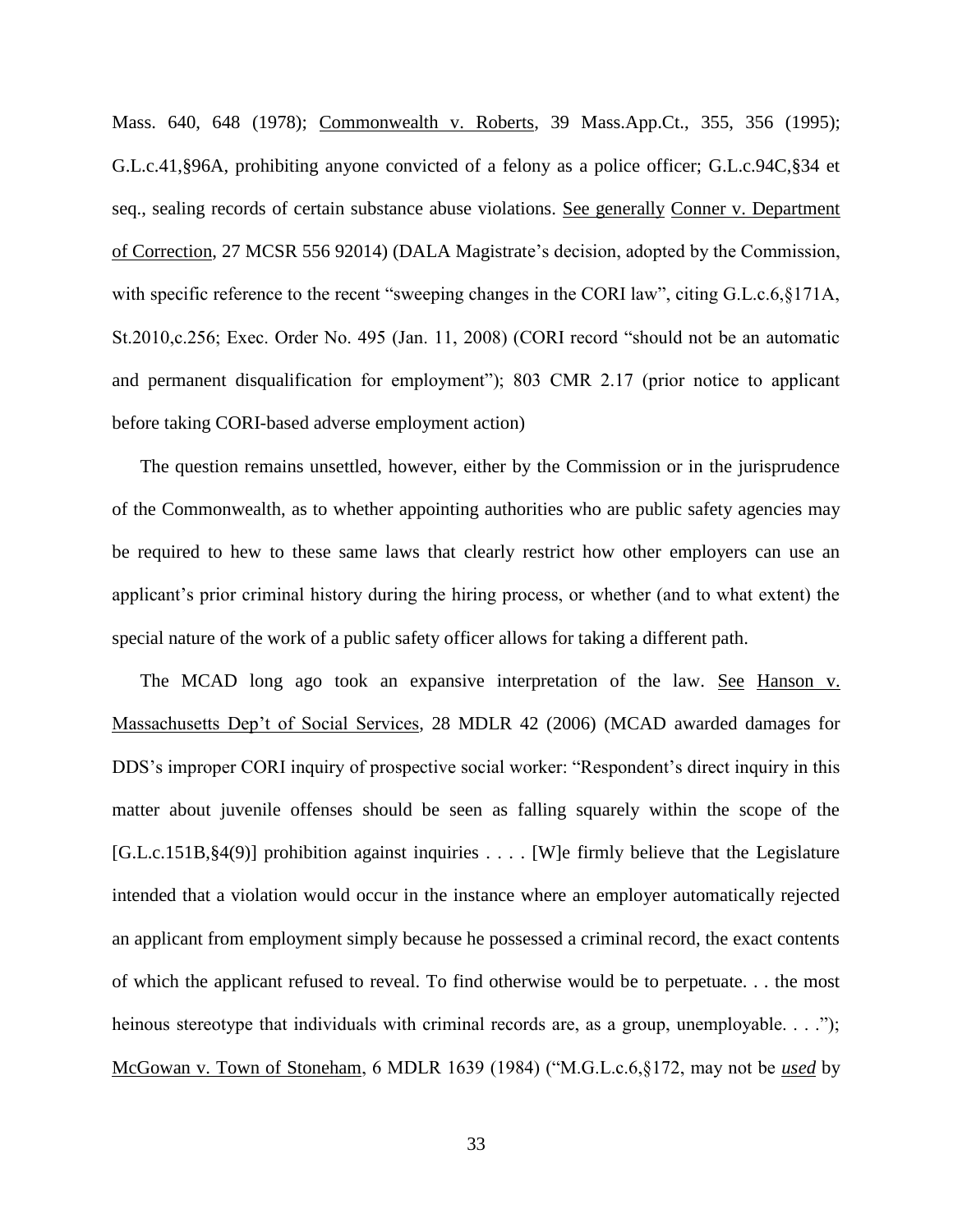police departments, as prospective employers, to circumvent . . . M.G.L.c.151B,§4(9**).** For this reason, the [Stoneham police chief] was in error in . . . acquisition of the Complainant's arrest record through M.G.L.c. $6, §172...$  ")

Judicial decisions, so far, have given limited scrutiny to the means by which civil service public safety appointing authorities, as distinct from other private employers, may seek CORI information from and about applicants and the extent to which they are exempt from the proscriptions of Chapter 151B and other similar laws governing employment discrimination.

In Kraft v. Police Commissioner of Boston, 410 Mass. 155 (1991), the SJC ordered the reinstatement of a Police Officer terminated (after his probationary period) for false answers on his employment application asked in violation of.G.L.c.151B, §4(9). The SJC's opinion states:

"*The [police] commissioner had no authority to discharge Kraft for giving false answers to questions that the commissioner under law had no right to ask, and he does not argue otherwise. The commissioner argues rather that [§ 4\(](https://1.next.westlaw.com/Link/Document/FullText?findType=L&pubNum=1000042&cite=MAST151BS4&originatingDoc=Ic36ca81cd43a11d9bf60c1d57ebc853e&refType=LQ&originationContext=document&transitionType=DocumentItem&contextData=(sc.UserEnteredCitation))9A) cannot bar him from inquiring into the previous mental health hospitalizations of an applicant* for a position . . . if successful, would be *expected to carry a gun*.[Footnote] *[Section 4\(](https://1.next.westlaw.com/Link/Document/FullText?findType=L&pubNum=1000042&cite=MAST151BS4&originatingDoc=Ic36ca81cd43a11d9bf60c1d57ebc853e&refType=LQ&originationContext=document&transitionType=DocumentItem&contextData=(sc.UserEnteredCitation))9A) obviously does not*  make the exception the commissioner argues for, and we should not manufacture it *judicially*. The commissioner does have the responsibility to determine the conditions under which a police officer will qualify to carry a weapon. [Citations]. He could have obtained information concerning Kraft's qualifications, however, without violating [§4\(](https://1.next.westlaw.com/Link/Document/FullText?findType=L&pubNum=1000042&cite=MAST151BS4&originatingDoc=Ic36ca81cd43a11d9bf60c1d57ebc853e&refType=LQ&originationContext=document&transitionType=DocumentItem&contextData=(sc.UserEnteredCitation))9A). [Footnote] *The inconsistency the commissioner asserts between the clear prohibition of [§ 4\(](https://1.next.westlaw.com/Link/Document/FullText?findType=L&pubNum=1000042&cite=MAST151BS4&originatingDoc=Ic36ca81cd43a11d9bf60c1d57ebc853e&refType=LQ&originationContext=document&transitionType=DocumentItem&contextData=(sc.UserEnteredCitation))9A) and his necessary obligation to inquire into a police officer's qualifications to carry a firearm simply does not exist*." (*emphasis added*).

In Bynes v. School Committee, 411 Mass. 264 (1991), without reference to Kraft decided three months earlier, the SJC upheld use of CORI on a school bus driver because CORI law expressly authorized school committees to obtain CORI records on such employees, but left open the broader issue raised in the MCAD's McGowan and Hanson decisions:

"Without expressing our opinion on the merits of the [MCAD] commission's decision, we note that the commission merely determined that it was inappropriate for a police department to use its ability [qua "criminal justice agency"] to obtain criminal offender information under G.L.c.6, §172(a) to effectuate its role as an employer. . . That is not the case here." Id. 411 Mass. at 269 n.51.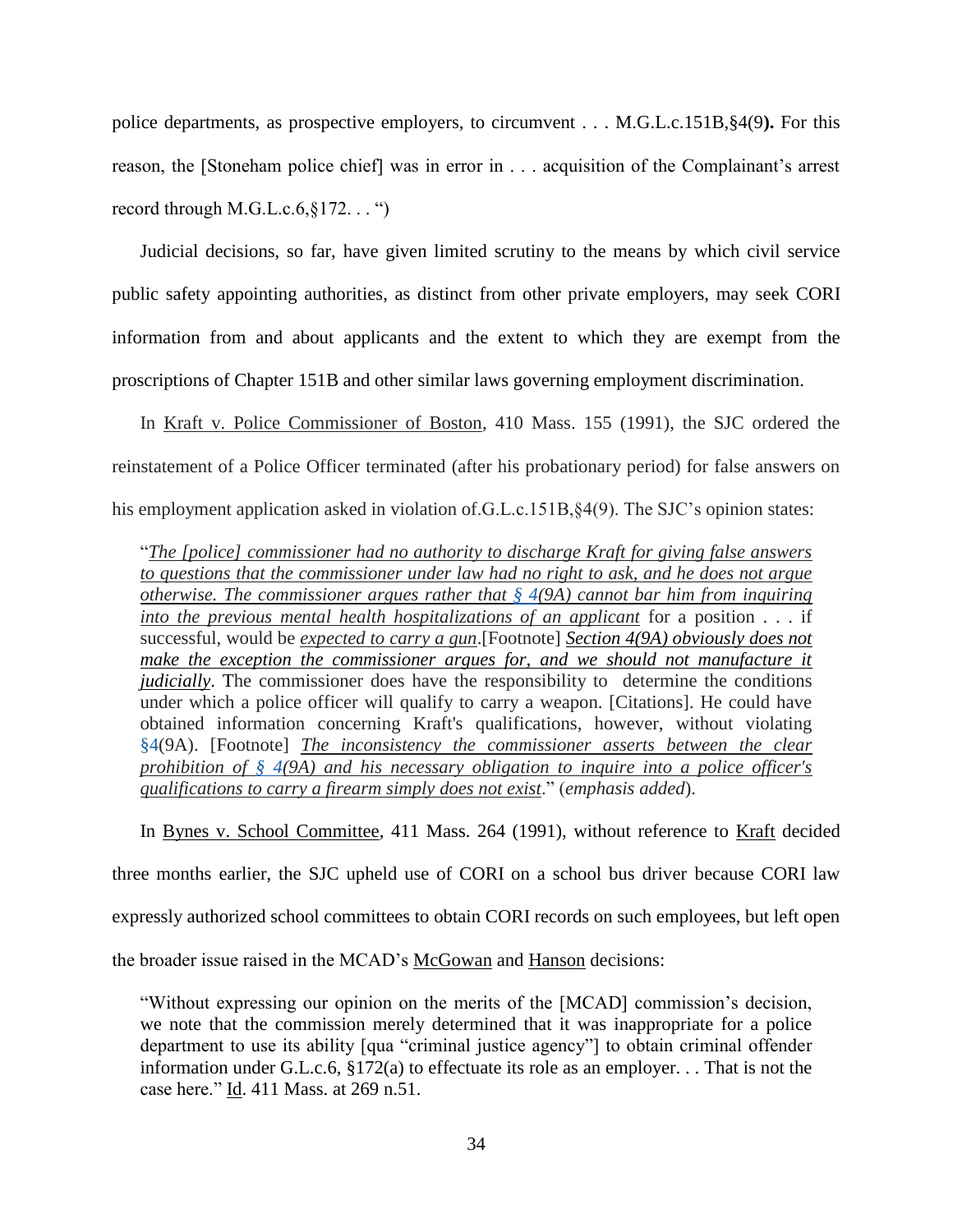More recent decisions echo the holding in Kraft and Bynes that public safety employers may use CORI information gained through other *lawful* means, or by an applicant's *unsolicited* admissions, but the degree to which the applicant must answer questions about such lawfully obtained information remains unclear. See Lysak v. Seiler Corp., 415 Mass. 625 (1993) (applicant's unsolicited remark about her pregnancy distinguished it from Kraft); Henderson v. Civil Service Comm'n, -- Mass.App.Ct. ---, 54 N.E.3d 607 n.7 (Rule 1:28), rev.den., 478 Mass. 1105 (2016) ("assuming that there was improper questioning, we see no prejudice to Henderson; improper questioning does not automatically equate to discrimination");<sup>12</sup> (Town of Burlington v. McCarthy, 60 Mass.App.Ct. 914 (Rule 1:28)), rev.den., 442 Mass. 1104 (2004) (lawfully obtained CORI on school custodian); Ryan v. Chief Administrative Justice, 56 Mass.App.Ct. 1115 (2002) (CORI obtained through independent sources). See also Chief of Police v. Moyer, 16 Mass.App.Ct. 543, rev.den., 390 Mass. 1104 (1993), *citing*, Commissioner of Metropolitan Dist. Comm'n v. Director of Civil Service, 348 Mass. 184 (1964) (information from outside source) See generally 801 CMR 2.17 (requiring a copy of CORI and chance for applicant to dispute or explain required before using CORI in adverse employment decisions)

The state of the law and its underlying public policy was summarized in the context of the termination of an employee for giving false answers to analogous impermissible questions in Downs v. Massachusetts Bay Transp. Auth., 13 F.Supp.2d 130 (D. Mass. 1998):

 $\overline{a}$ 

 $12$  The Appeals Court's unpublished Henderson decision also notes the "conflict within our law regarding the criminal history information an employer may obtain directly from an applicant", noting that G.L.c.31,§20 permits civil service exam applicants to answer questions about **any** criminal convictions and opines that the civil service law, added by amendment after enactment of G.L.c.151B, would take precedence. Henderson, 54 N.E3d at 607 n.8 citing Boston Housing Auth. v. Labor Relations Comm'n, 398 Mass. 715 ,718 (1986). This issue is now further complicated by the most recent 2010 legislative changes to CORI, which, among other things, added G.L.c.151B, §4(9½), to enable MCAD to enforce limitations on CORI use by employers. St. 2010, c. 256, §101.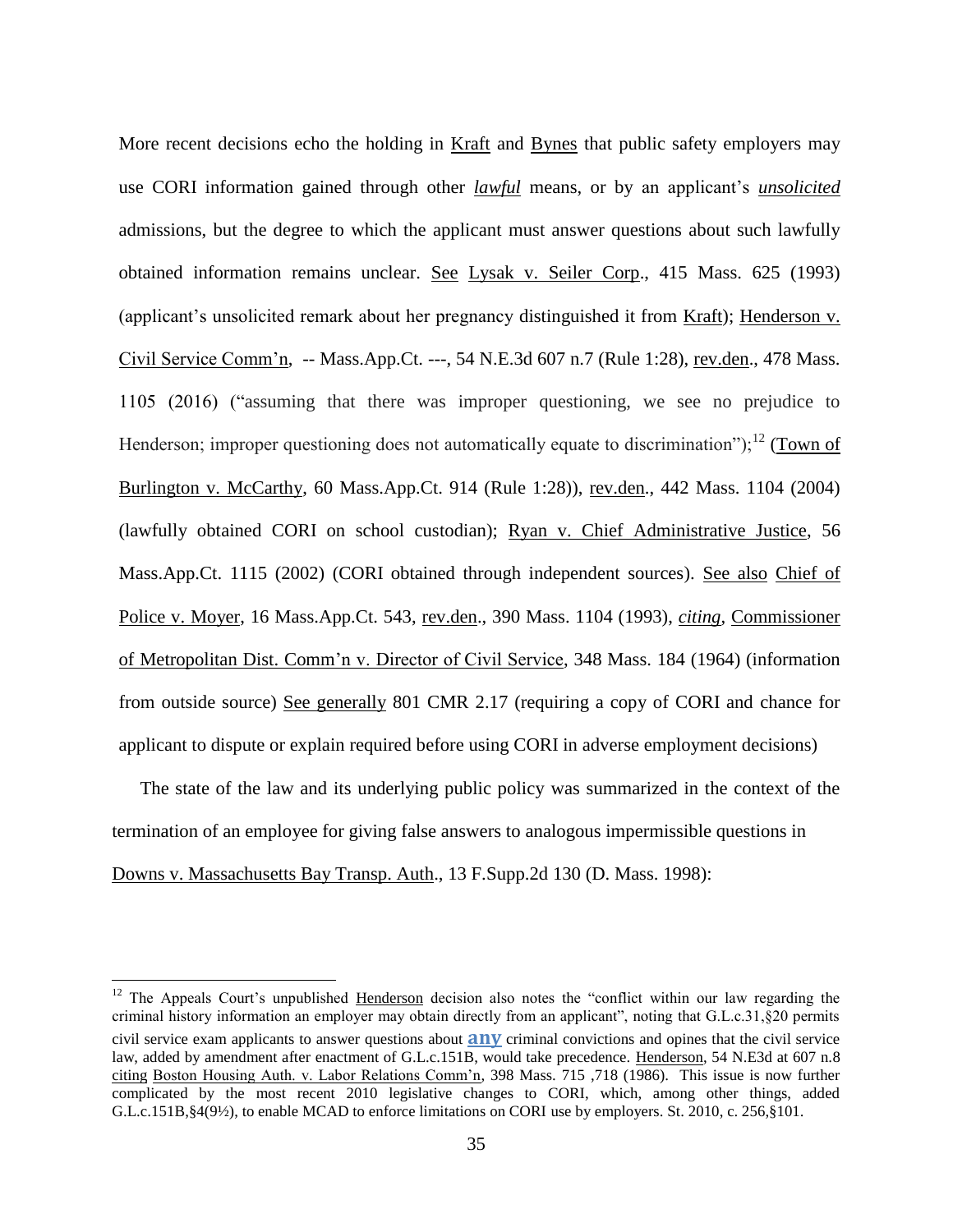"Downs's false statements were in response to impermissible questions posed by the MBTA . . . . [T]his fact is significant in determining whether Downs's actions can be considered misconduct or action against the MBTA's legitimate interests. . . .

*This analysis is consistent with that of [Kraft v. Police Commissioner of Boston](https://1.next.westlaw.com/Link/Document/FullText?findType=Y&serNum=1991093543&pubNum=578&originatingDoc=Id644326b567b11d9bf30d7fdf51b6bd4&refType=RP&originationContext=document&transitionType=DocumentItem&contextData=(sc.UserEnteredCitation))* . . . There, a police officer was fired after five years of service when the department learned that, on his application form, he had given false answers to questions seeking information about any prior hospitalization for mental illness. *The Supreme Judicial Court ("SJC") held that [M.G.L.ch.151B§4\(9A\)](https://1.next.westlaw.com/Link/Document/FullText?findType=L&pubNum=1000042&cite=MAST151BS4&originatingDoc=Id644326b567b11d9bf30d7fdf51b6bd4&refType=LQ&originationContext=document&transitionType=DocumentItem&contextData=(sc.UserEnteredCitation)) prohibited employers from asking such questions of job applicants, and concluded that the police commissioner 'had no authority to discharge Kraft for giving false answers to questions that the commissioner under law had no right to ask.' [Citation] More recently, the SJC elaborated on the Kraft decision by explaining that any other result "at best would have ignored the employer's unlawful inquiries, and at worst would have rewarded the employer for them. In either event, employers in the future would have been encouraged to violate the law.*' *[Lysak v. Seiler Corp.,](https://1.next.westlaw.com/Link/Document/FullText?findType=Y&serNum=1993129082&pubNum=578&originatingDoc=Id644326b567b11d9bf30d7fdf51b6bd4&refType=RP&originationContext=document&transitionType=DocumentItem&contextData=(sc.UserEnteredCitation))* 415 Mass. [625, 628, 614 N.E.2d 991 \(1993\).](https://1.next.westlaw.com/Link/Document/FullText?findType=Y&serNum=1993129082&pubNum=578&originatingDoc=Id644326b567b11d9bf30d7fdf51b6bd4&refType=RP&originationContext=document&transitionType=DocumentItem&contextData=(sc.UserEnteredCitation)) . . .

"*The reasoning of these cases is persuasive*: an employer that violates its employees' rights by asking impermissible questions ought not be able to base adverse employment decisions on the resulting answers (to which it was not entitled in the first place). . . . *[T]he . . . MBTA's analysis . . . equates Downs's false responses with misconduct, pure and simple, without recognizing that the responses were triggered by its own improper actions. Had the MBTA not overstepped the bounds set by the ADA, the misconduct at issue never would have occurred. Moreover, the challenged inquiries seem problematic not only in that they violated the ADA and Rehabilitation Act, but . . . they set up . . . to 'trap' a disabled applicant into making false statements that a non-disabled applicant has no incentive to make. . . . '[O]verreaching invites deceit. If an employer asks only questions tailored to the requirements of a specific job. . . it is more likely that it will get honest responses*.' [Citation]"

Id., 13 F.Supp.2d at 140 (*emphasis added*)

In  $O'Regan$  v. Medford Fire Dep't, CSC no. G1-16-162, 30 MCSR – (2017), the Commission most recently noted its concern with this unsettled state of the law, but did not directly decide, what, if any, questions about an applicant's criminal history a civil service appointing authority can ask that would be prohibited for other employers but possibly relevant to a law enforcement hiring decision. Based on the serious consequences for Mr. Kerr in this case, the Commission should now address this issue. Reliance on Mr. Kerr's "untruthful" failure to volunteer information confirming what the BPD background investigator already knew about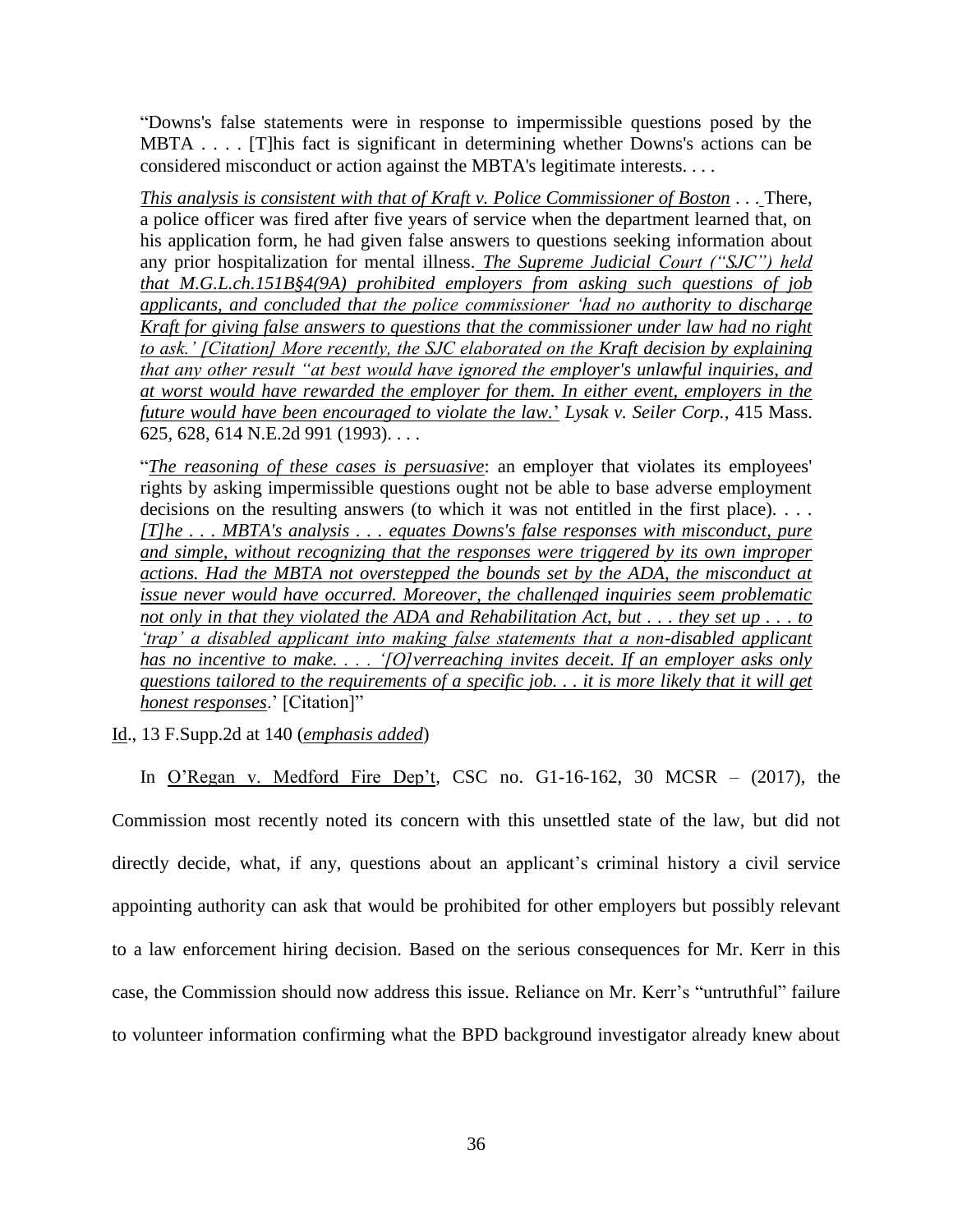his past criminal history must be called out as an unlawful and de facto discriminatory reason to disqualify him.

We are mindful that, strictly speaking, the background investigator's questions did not directly seek admission to alleged criminal misconduct, but asked more generally whether Mr. Kerr had had any "interactions with police" or had been disciplined at "any school he ever attended". It is clear, however, that the investigator's intent was solely focused on the alleged criminal behavior. The information came to the investigator's attention through her criminal history background check and she used a police criminal offense incident report to pry out the information. The BPD gave the investigatory no indication that it had any interest in getting to the substance of the alleged misconduct or discipline taken, those that BPD would not ordinarily consider, as they relate to a school incident prior to the eighth grade and occurred nearly ten years earlier. See also, Finklea v. Boston Police Dep't, 30 MCSR 93 (2017), *appeal pending* (citing BPD's ' Guidelines that set forth a "ten year look back" period for 209A restraining orders and OUI convictions), appeal pending. The distinction is noted – the questions, as posed, asked about "problems", "interactions with police" and academic sanctions, not the underlying criminal offenses – but that does not change the calculus.. This is no place for such hair-splitting analysis. The Commonwealth's laws and public policy clearly intend to root out all forms of discriminatory treatment such as illustrated by the over-reaching entrapment that occurred here.

#### Conclusion of the Minority

In sum, for the reasons stated, we would allow this appeal, in part, and direct Mr. Kerr's name to be placed at the top of all current and future certifications for appointment as a permanent, full-time BPD police officer, until he receives at least one further consideration consistent with basic merit principles under civil service law, and is either hired or bypassed.